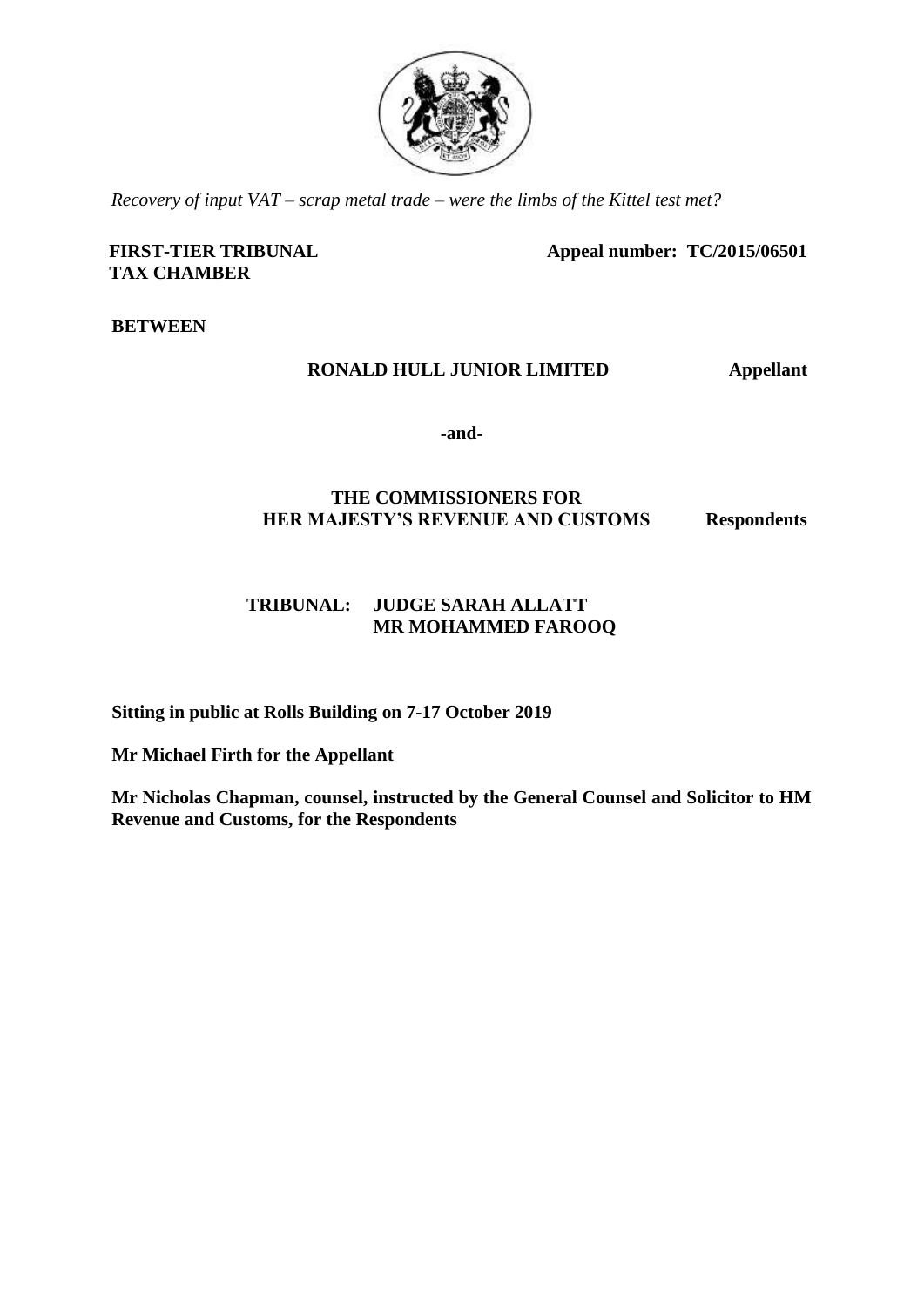# **DECISION**

# **INTRODUCTION**

1. This is an appeal about fraudulent evasion of VAT in the scrap metal trade.

# **THE APPEAL**

2. The Appellant, Ronald Hull Junior Ltd (RHJ) is appealing against HMRC's decision to deny it the entitlement to credit for input tax in an aggregate sum of £597,172.00.

3. The appealed decision relates to 389 transactions covering 3 quarterly VAT periods:

4. 07/13: £68,516.00, 10/13: £283,817.00, 01/14: £244,839.00

5. The disputed transactions relate to purchases from two different suppliers. The vast majority are purchases from Barnsley Metal Company Ltd (BMC). A small number of purchases are from Carwood Commodities Limited (CCL).

# **BACKGROUND**

6. It is convenient to set out some background to the facts in the case.

7. RHJ was started by Ronald Hull in 1976, and Mr Hull is still the Managing Director of the company. The company has grown from small beginnings and now employs over 200 people. The group is divided into a number of different divisions and this appeal is concerned with the non-ferrous metal division. Terry Hartley was, at the relevant time, in charge of metal trading in this division and had worked for RHJ for over 22 years. Karen Greaseley is Group Financial Accountant for the company.

8. RHJ purchases from a large number of suppliers. We were not given an exact number but a total number of around 3000 suppliers and customers was mentioned by the Appellant and not challenged by HMRC.

9. Suppliers may contact the appellant for a quote, or RHJ may approach potential suppliers regard materials they may have for sale or may accumulate as part of their normal business.

10. RHJ does not have contracts with suppliers. Business is agreed either by quoting a price per tonne of the metal in question, or by valuing a load that is brought into the yard. RHJ pays for the metal when the metal is brought in (usually by BACS).

11. RHJ Ltd was denied VAT in relation to purchases two of its suppliers: BMC and CCL.

# **THE TRANSACTIONS**

12. During its 07/13, 10/13 and 01/14 quarterly VAT periods, the Appellant purchased goods in a total of 8,084 transactions to a total net value of £21,339,520.

13. HMRC have denied input tax to RHJ on 389 of these transactions.

14. In the vast majority of the transactions in issue– 383 of the 389 transactions– the Appellant's supplier was BMC. These purchases from BMC had a total net value of £2,607,757.07, representing 14% of the Appellant's purchases, by value, over the 3 VAT periods in question. BMC was the Appellant's biggest supplier by value in the Appellant's accounting year ending 31 January 2014.

15. HMRC allege that BMC was a fraudulent defaulting trader. It failed to account for or pay to HMRC the VAT corresponding to any of these 383 sales to the Appellant. It failed to file a VAT return or account for or pay any VAT at all in respect of its (corresponding) 08/13, 11/13 and (final) 99/99 VAT periods.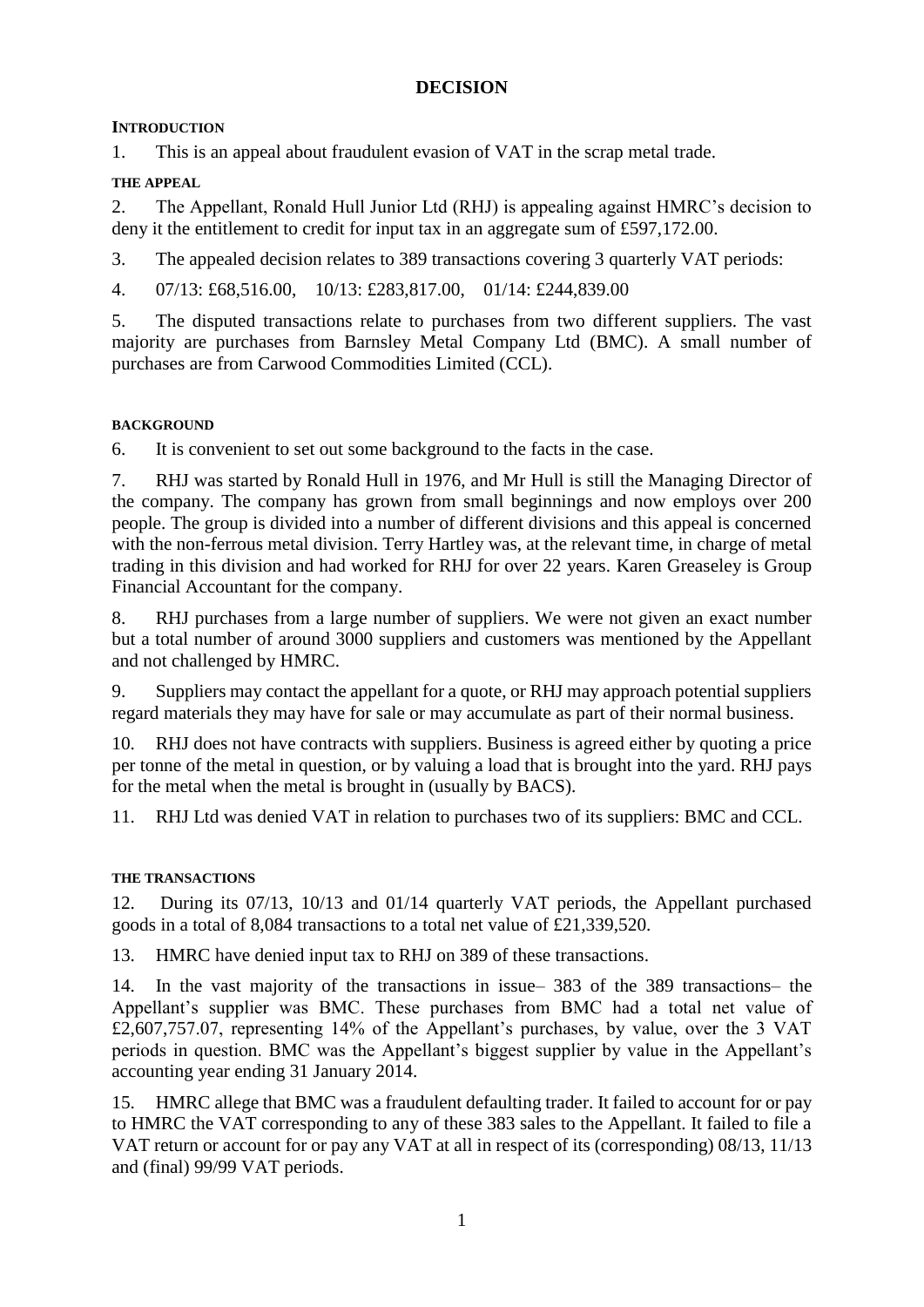16. In respect of the remaining 6 transactions (out of the 389 in issue), the Appellant's supplier was CCL. These 6 transactions had a total net value of £378,110.70, which represented a little under 2% of the Appellant's purchases, by value, over the 3 VAT periods in question. (These transactions took place in July and August 2013 only).

17. HMRC allege that in each of these 6 transactions, CCL was supplied by GPSE, who HMRC allege is a fraudulent defaulting trader.

18. GPSE failed to account for or pay to HMRC VAT corresponding to any of these transactions. It failed to file a VAT return or account for or pay any VAT at all in respect of its corresponding (final, 99/99) VAT period.

### **THE APPEAL**

19. The Appellant raises a number of grounds of appeal. It submits that firstly, the decision/assessment was not competent. Secondly, it submits that the assessment was not made to best judgement. Thirdly, in relation to the CCL transactions it submits that HMRC has not proved fraud by GPSE, and in relation to BMC transactions that HMRC have not proved fraud by BMC. Fourthly, it submits that there has been no connection proved between GPSE's transactions with CCL and CCL's transactions with RHJ. Lastly, it submits there was no actual knowledge or means of knowledge of fraud (either in relation to BMC transactions or in relation to CCL transactions).

### **EVIDENCE ON BEHALF OF HMRC**

### *Evidence from Mr Payne – mainly in relation to the Appellant*

20. We heard from Mr Robert Payne of HMRC. Unfortunately, both the preparation and the checking of the witness statements of Mr Payne lacked rigour. The witness statements were prone to exaggeration and were shown to contain errors, in some cases quite basic errors.

21. Mr Payne produced three witness statements and gave oral evidence. Mr Payne had conducted a number of site visits to Ronald Hull Junior, and was the allocated officer for Ronald Hull Junior from November 2013. Mr Payne was the decision making officer who issued the decision to deny the input tax claimed by Ronald Hull Junior in the 07/13, 11/13 and 01/14 VAT periods.

22. Contemporaneous visit reports by Mr Payne showed that his initial impression of Ronald Hull Junior was very favourable. For example, he wrote "It would seem that at the moment Ron Hull Jr are 'out' of the midst of the MTIC fraud chains and talk like a company who are clean and have no time for the people who get involved. They are clearly very aware of the issues surrounding MTIC fraud and have had several visits over the last few years at which it and aspects of it (invalid invoices) has been discussed with HMRC officers both MTIC and otherwise. It is entirely possible of course that they could at any moment start buying from businesses with fraudulent intent however they appear to carry out rigorous due diligence checks in order to avoid such occurrences and a watching brief is advised accordingly."

23. After another visit, he wrote "Ron Hull and his fellow directors are clearly passionate and protective of their business and are frustrated/angry that they are having to go the extra mile re due diligence etc but appear to understand the reasons why. This is a long standing business which-is clearly processing and recycling on a large scale. They don't appear to 'backto-back' trade and the vast majority of stock purchased is subject to checking, processing and stockpiling prior to its onward sale. Upon receiving the CCL tax loss letter they reacted quickly and decisively by ceasing all trade with them even though they are not happy at having to do so."

24. By the time of his second witness statement, Mr Payne had changed his view of the due diligence performed by RHJ from 'rigorous' to 'perfunctory'.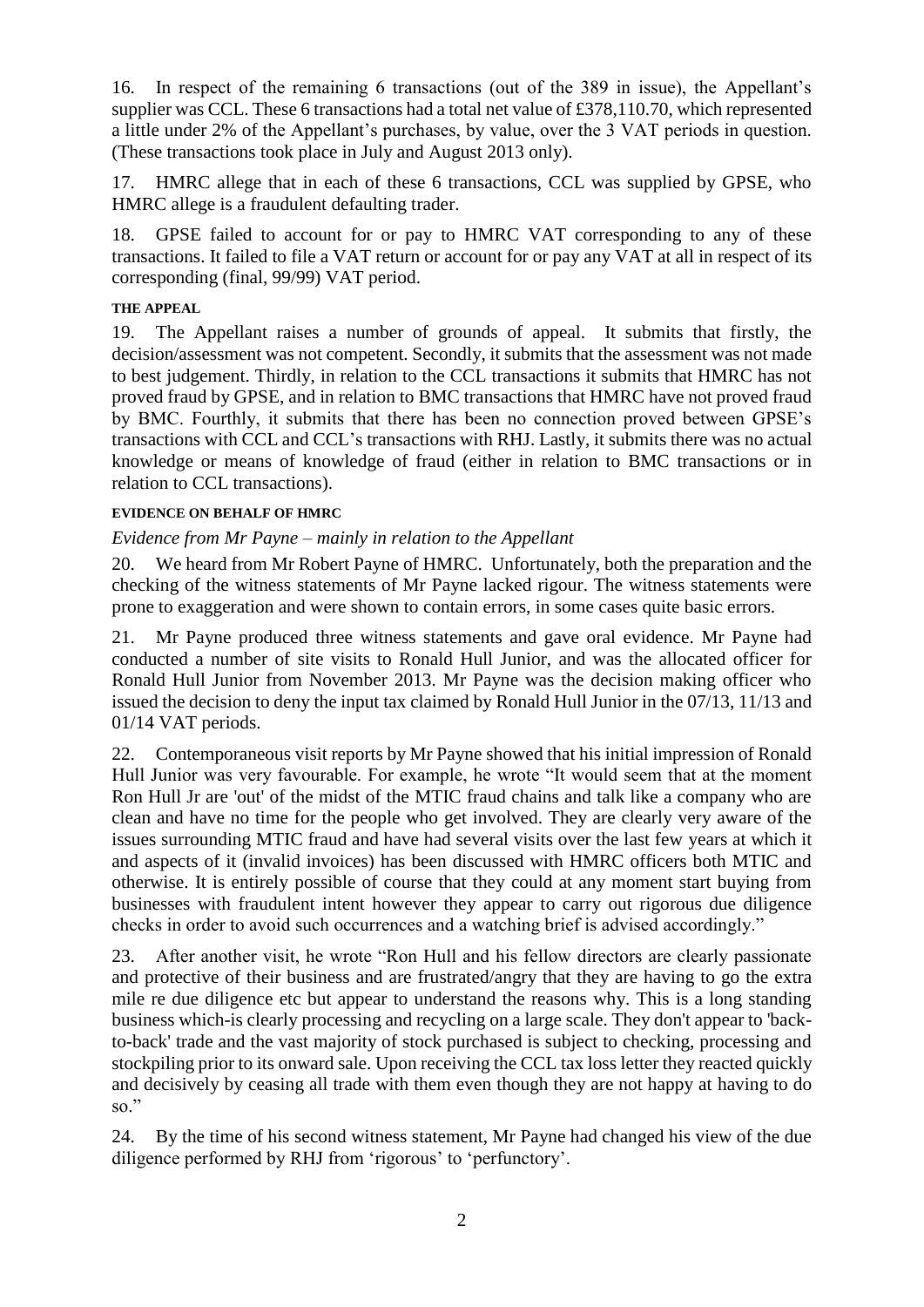25. Under cross-examination, Mr Payne first said that the reason for the change of mind was because his first opinion was on the basis of what the RHJ employees said, rather than seeing an example of what they actually did. However, Mr Payne was shown a visit report where it was clear he had been handed an example of the due diligence that RHJ requested from suppliers. Mr Payne then said he was not sure whether he had actually looked at the due diligence pack when it was handed to him.

26. When asked to explain what he meant by 'perfunctory' Mr Payne first said that the due diligence was 'standard' and then that it was 'what was outlined in the notice' [Notice 726]. Upon further questioning, Mr Payne said that he would expect due diligence to include third party checks, such as credit checks or checks on information held by Companies House.

27. Mr Payne produced his second statement in response to witness statements by the Appellant's witnesses. The impression his witness statement gives is that he wants to discredit the Appellant's witnesses but under cross examination many of Mr Payne's criticisms of the Appellant's witness statements are not borne out.

28. For example, in his second witness statement, Mr Payne wrote 'Mr Hartley states that *'sometimes I would visit the supplier to inspect the load before it was delivered.'* He does not state which suppliers he visited. I have spoken to Mr Hartley on numerous occasions about the deals with BMC and CCL and he never intimated that he had inspected a load at their premises. I believe that if this had occurred, it would have been mentioned during one of the discussions we had about the transaction process. I have seen no evidence that any such visit took place, nor any evidence of any price renegotiation following any such visit.'

29. Mr Payne was then taken, in cross examination, to a visit report and a letter from the Appellant saying specifically that site visits had taken place at BMC to inspect goods.

30. A large part of the second witness statement is taken up detailing an investigation Mr Payne had conducted into pricing. The basis for the statements made was erroneous and has been withdrawn. However the Tribunal is surprised that it ever went into the witness statement because the conclusions it drew were so surprising that they should have been checked at an early stage.

31. In the second witness statement, in response to Mr Hartley producing, in evidence to his first witness statement, invoices showing RHJ trading with CCL before 2010, Mr Payne wrote 'I note Mr Hartley's comment at paragraph 58 that it was wrong for me to say that trade with CCL began in 2010. At paragraph 59 of my first statement, I refer to the full CCL purchase ledger document provided to me by the Appellant which shows the first transaction/ invoice date as 31 July 2010. I have seen no evidence of any earlier trading.' Given that Mr Harley had, at the relevant paragraph, detailed the evidence attached to his witness statement, which did indeed show earlier trading, this statement is either deliberately false, or shows extreme lack of care in preparation of the witness statement.

32. Relevant points from Mr Payne's witness statement are as follows:

33. During 2007 enquiries were made by Officer Stephenson and Officer Day in relation to some of RHJ's suppliers with whom the Appellant operated 'Self-Billing'. Self-Billing is an arrangement between a supplier and customer, whereby the customer prepares the supplier's invoice and forwards a copy to the supplier with payment. This enables the customer to reclaim input on the next VAT return. The biggest VAT risk associated with Self Billing involves a supplier to a scrapdealer going missing before submitting its own VAT return and declaring tax on sales. By letter dated 9 January 2007 Officer Stephenson informed the Appellant that its supplier Fellowbrook Ltd was no longer allowed to self bill to the Appellant using the Self-Billing system.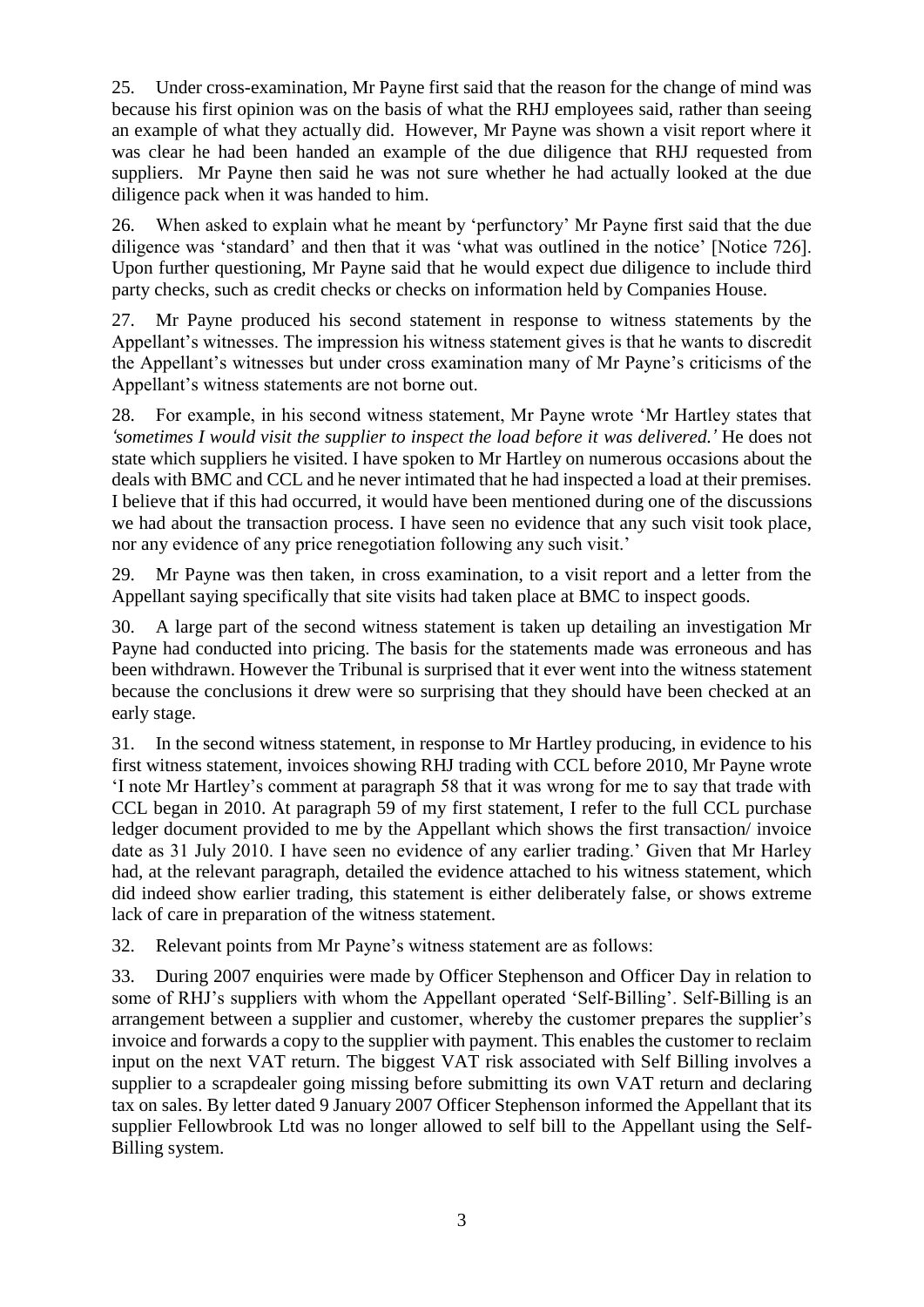34. On 28 May 2008 Officer Nigel Ward carried out the first MTIC team visit to the Appellant accompanied by Officer Emma Raglan. The purpose of this visit was to verify a transaction it had carried out with its customer AL Resources. Officer Ward spoke to Ron Hull and David Holmes (Financial Accountant) for most of the visit about MTIC fraud in general. Ron Hull stated that RHJ only do credit checks on customers because they are the only ones who are going to pay them. Officer Ward suggested that Ron Hull undertake further checks on any new potential suppliers and customers as there are more unscrupulous people entering the trade. Ron Hull indicated that he agreed. The Tribunal notes that it is not clear, either from the visit reports or from oral evidence, what Mr Hull was agreeing with here. He could have been agreeing that RHJ should/would undertake checks on future new suppliers, or he could have been agreeing that more unscrupulous people are entering the trade, or both.

35. At a visit on 31 August 2010 Officer Charles advised Ms Greasley of the need to carry out due diligence checks on its suppliers. Ms Greasley told Officer Charles that the business undertook credit checks on its suppliers in addition to VAT number verifications. She further stated that where RHJ receives notifications from HMRC relating to the cancellation of a supplier's VAT number, RHJ stops trading with it. The Tribunal notes that Ms Greaseley disputes that she said that the business did credit checks on suppliers (see her witness evidence below).

36. On 26 March 2012 Officer Emma Raglan carried out a visit to the Appellant's trading premises accompanied by Officer Tiffany Renshaw. They spoke to Ms Greasley, Ron Hull and a lady introduced as 'Katrina' whom Officers Raglan and Renshaw were advised was responsible for undertaking and collating the due diiigence checks and also works within the cash office, dealing with VAT. During the visit MTIC fraud and due diligence procedures were discussed in detail.

37. Emma Raglan's visit report stated 'I asked how often the due diligence checks are undertaken. Katrina advised that once the client is accepted and set up, they review the checks on a yearly basis (every September). She asked if that was enough. I explained that I can't give a definitive answer on this and suggested that they review the checks when they feel it is necessary such as if the trading pattern changes eg the size of the deal undertaken increases massively.'

38. 4 April 2013 Mr Payne carried out a visit to the Appellant's trading premises, accompanied by Officer Emma Raglan. The meeting was attended by Karen Greasley, Ron Hull and Terry Hartley. They discussed at length MTIC fraud and its effect upon the scrap metal trade sector. Mr Payne advised them of the need to carry out effective due diligence checks and the need to retain evidence to show that such checks had been carried out. Mr Hartley asked whether a VAT number verification by the Wigan VAT number validation team meant they were 'in the clear'. Mr Payne's response was to say that HMRC want to see a 'basket of evidence' in terms of checks having been carried out on suppliers and not simply a Wigan check. He also handed the Appellant a copy of Public Notice 726 and the 2007 Statement of Practice regarding invalid invoices and explained each. They expressed their concerns about the extra resources which carrying out such checks required and that it was burdensome to the business. Mr Payne formed the view that they understood the issues surrounding MTIC fraud very well and were aware of the types of due diligence checks that were necessary to avoid involvement in MTIC fraud.

39. Later in Mr Payne's witness statement he makes a number of statements about due diligence that RHJ could have done on various Cooper companies and on CCL. Unfortunately a number of the assertions he makes are either inaccurate or irrelevant.

40. For example, he states that the accounts for BMC 30/04/2012 were filed late when this was not the case. He refers to accounts for BMC for the period to 30/4/2014 when these are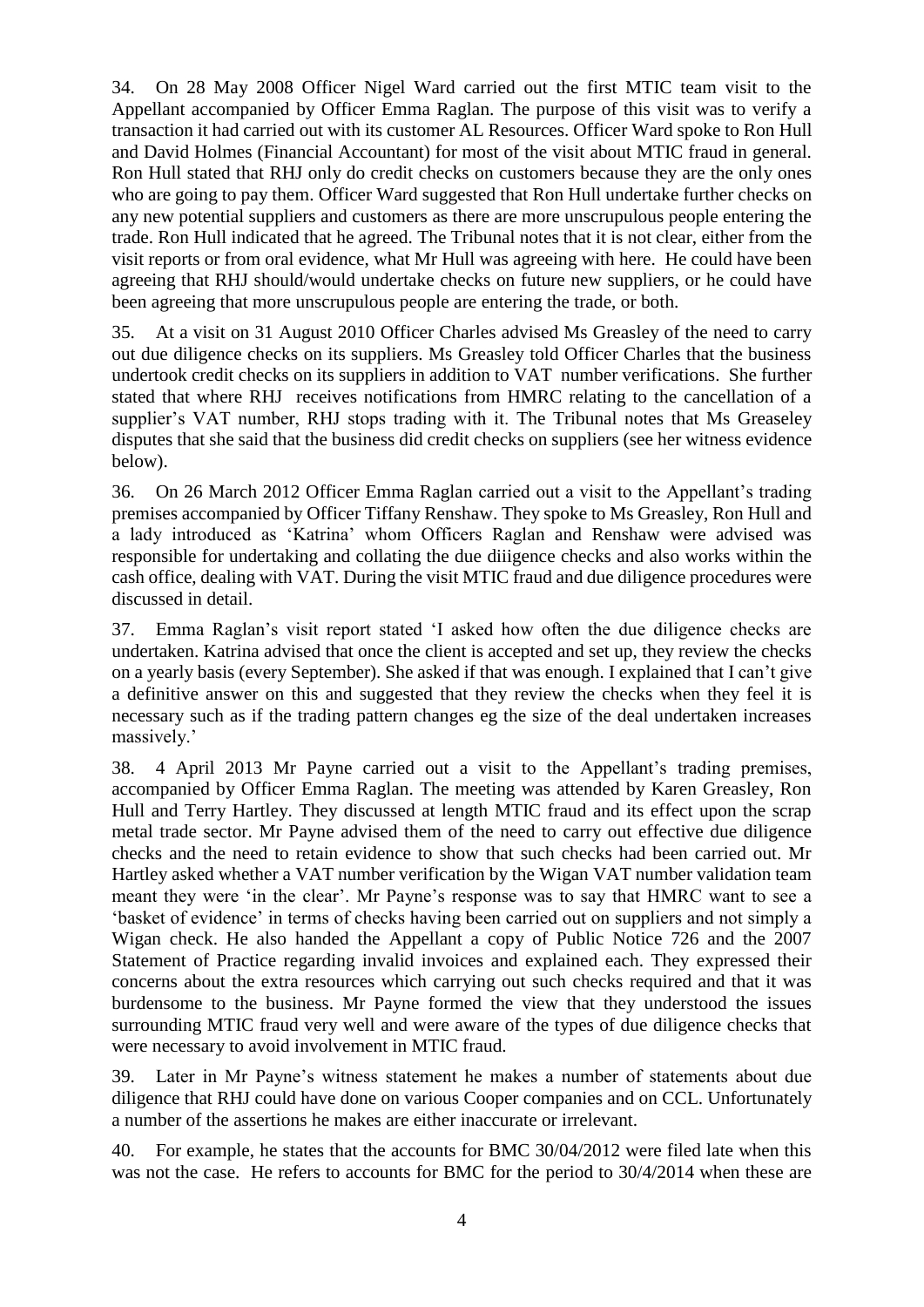clearly not relevant to due diligence in 2013. He refers to the accounts for Towmasters showing a net liability position, when this is for accounts filed after April 2013 and so not relevant for any due diligence RHJ could have done at the relevant time.

*Evidence from Mrs Martin (formerly Ms Raglan) in relation to BMC and associated companies* 41. The tribunal heard from Mrs Emma Martin of HMRC in relation to BMC. Mrs Martin was a straightforward and truthful witness.

42. BMC made supplies to RHJ during the relevant periods 07/13, 10/13 and 01/14. BMC did not submit a VAT return for their periods 08/13 and 11/13 did not account for VAT to HMRC for tax due on its sales in these periods. BMC is therefore a defaulting trader.

43. Mrs Martin's witness statement set out the history of the director of BMC (Chris Cooper) and his family. Chris Cooper has a long history of trading within the scrap metal industry. He has a son (Craig Cooper) and a daughter (Colette Laite) both of whom have owned/worked for other scrap metal businesses as well as BMC.

44. HMRC wish to show that the history of these companies is that of a company that trades for a period of time, enters voluntary or compulsory liquidation with a VAT debt owing, and either concurrently or after a short period of time a business, alleged to be the same business, is operated within a different company.

45. Mrs Martin's witness statement therefore gave a brief history of a number of these companies.

# *Coombehill Ltd*

46. Craig Cooper and Chris Cooper were the directors of a company called Coombehill Ltd. This company had applied to be registered for VAT with a main business activity of property letting. After the first VAT return Coombehill failed to submit any other VAT returns. At an HMRC visit in January 2006 it was discovered that the company was actually buying and selling scrap metal and there were no physical premises for Coombehill Ltd at the registered address. During a telephone with the accountants of Coombehill Ltd HMRC were informed the company had been sold in April 2004. After the visit in January 2006 Craig Cooper telephoned HMRC and HMRC requested Coombehill's accounts. Mr Cooper did not provide HMRC with any requested documentation and did not return any of HMRC subsequent calls and the company entered into compulsory liquidation on the 22 November 2006.

# *Fellowbrook Ltd*

47. Craig Cooper was a director of Fellowbrook Ltd. The company traded from January 1996 until September 2009. The Company had originally applied to be registered for VAT indicating a main business activity of road haulage however by the time of a visit by HMRC in January 2007 it was clear that the company was buying and selling scrap metal. The company entered compulsory liquidation on August 2009 owing a VAT debt of £5.7 million.

48. In March 2009 Craig Cooper was disqualified from being a director for 7 years as a result of his conduct as a director of Fellowbrook Ltd.

# *Brecks (Holdings) Ltd*

49. Craig Cooper was also the director of a company called Brecks (Holdings) Ltd that appears to have been acquired by the Cooper family in 2005. During a visit to Fellowbrook HMRC was told by Fellowbrook's accountant that Brecks (Holdings) Ltd had taken over the trading activities of Fellowbrook. Brecks (Holdings) Ltd entered compulsory liquidation in July 2010 with a final VAT debt owing of over £700,000. It is HMRC's understanding that all trading in relation to Brecks (Holdings) Ltd was transferred to Towmasters Metals Ltd, another company owned by the Cooper family.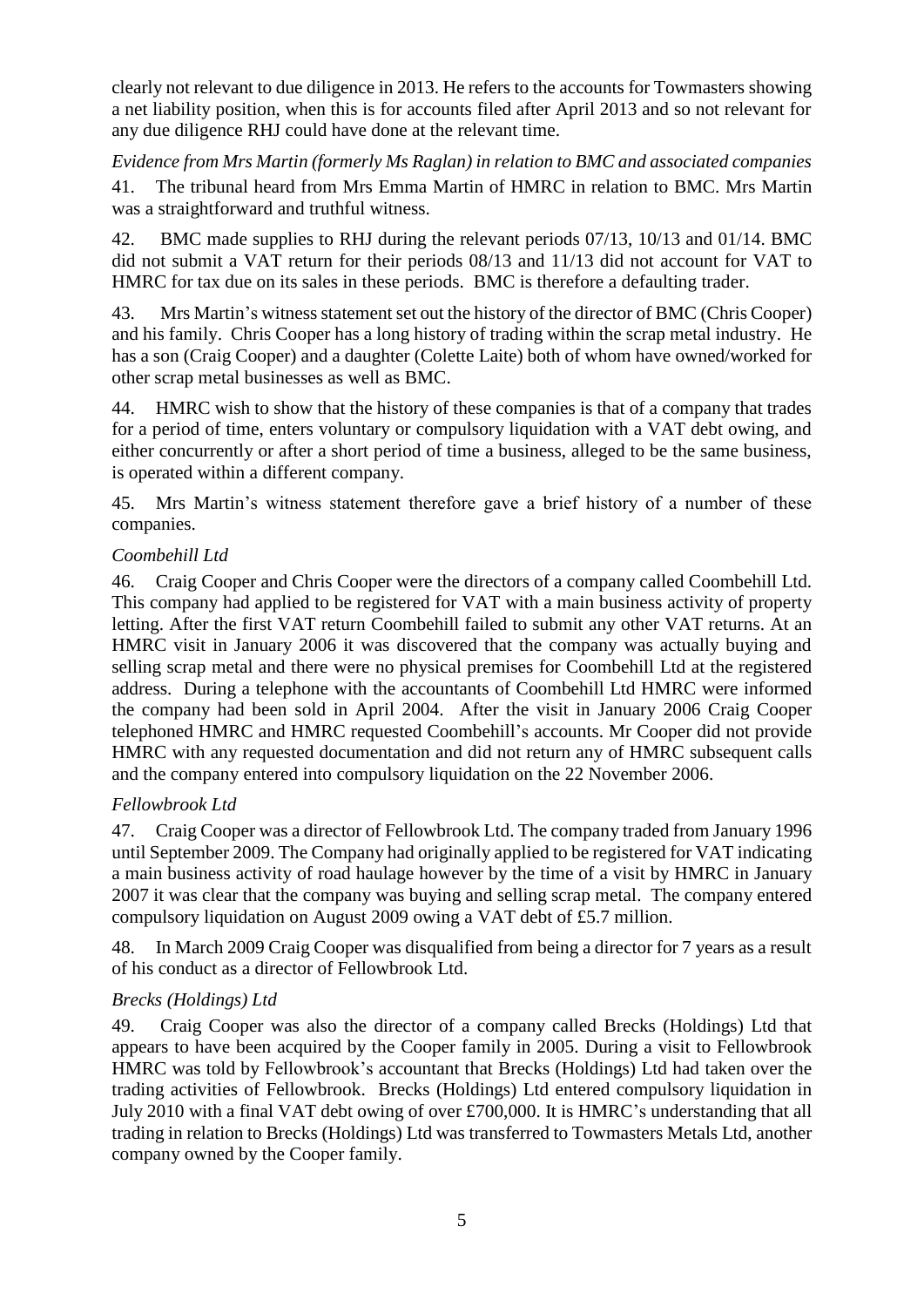### *Towmasters Metals Ltd*

50. Towmasters Metals Ltd traded from December 2005 until July 2013. Chris Cooper was a director. In June 2009 Chris Cooper sent a letter to HMRC informing HMRC that Towmasters was trading in metal. HMRC issued a letter in September 2009 advising of the risk of MTIC fraud within the scrap metal trade sector. In February 2010 MTIC officers met with Chris Cooper and discussed MTIC fraud in relation to the scrap metal industry and explained Wigan validation checks.

51. The company was selected for MTIC monitoring and regular meetings were conducted. Tax loss letters were issued regarding purchases made from two suppliers. In April 2012 HMRC officers were informed by Chris Cooper that the police had raided the Towmasters premises and seized the company's business records and computers. At a visit in February 2013 HMRC were concerned that Towmasters Metals Ltd and BMC were trading from the same premises and HMRC anticipated that BMC would take over the business of Towmasters as HMRC were also aware that BMC had a checked the VAT registration numbers of the suppliers and customers of Towmasters. In July 2013 Towmasters submitted an application to deregister for VAT . The company was subsequently deregistered and entered a creditor's liquidation in October 2013.

52. WM Darley's Properties Ltd traded from July 2011 until April 2015. Chris Cooper was the director. Mrs Martin was the allocated MTIC monitoring officer for this company. Mrs Martin told us that at a visit on February 2014 Mr Cooper was giving education relating to MTIC fraud and issued with public notice 726. Mrs Martin noted after the visit in February 2014 that the company presented to general risk to VAT because Mr Cooper was facing charges under money laundering regulations and the accounts and administrative side of the business had previously been managed by an accountant who was imprisoned for fraudulent activities. In addition the company had recently taken over the activities of BMC who HMRC noted were a defaulting trade with a history of non-compliance. In March 2015 HMRC received an application to deregister a company and the company ceased trading from 7th of April 2015. The company entered a creditors voluntary liquidation on 30th of April 2015.

# *The Cooper family and associates*

53. Chris Cooper made a disqualification undertaking in April 2016 under section 7 of the Company Directors Disqualification Act 1986. By that undertaking he was disqualified from acting as a director of any company for a period of 13 years starting on 18th of May 2016.

54. Chris Cooper was sentenced to 12 months imprisonment on July 2016 in relation to his directorship of Towmasters Ltd.

55. Mike Howley was the accountant for BMC, and was company secretary of Coombehill Ltd, Brecks Holdings Ltd, Fellowbrooke Ltd and Towmasters Ltd. He was sentenced on 12th of March 2014 to 4 years imprisonment having been convicted of money laundering offences.

56. Craig Cooper was disqualified as a director for 7 years from the 12th of March 2009 as a result of his conduct as a director of Fellowbrook Limited.

# *BMC*

57. We heard from Mrs Martin about HMRC contact with BMC over the period of time 2010 to 2014. The pertinent points of the evidence are as follows:

58. HMRC had contact both with the director of BMC (Chris Cooper) and with accountants of BMC who were AST Green.

59. In November 2012 HMRC detected errors in the VAT return for BMC and issued a penalty.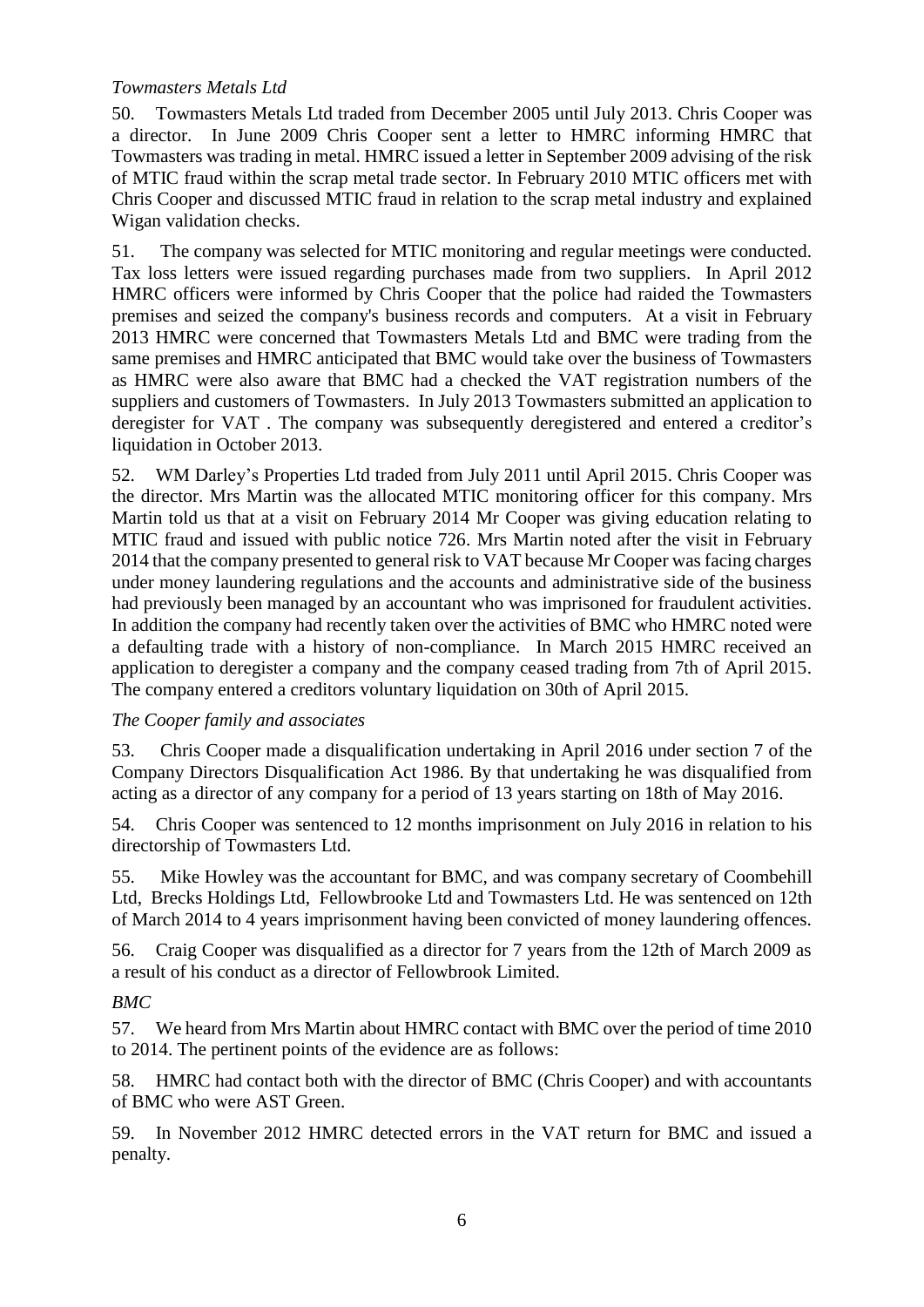60. In April 2013 HMRC officers visited BMC due to a dramatic increase in sales and purchases. Chris Cooper stated that the BMC yard was shared with Towmasters and that BMC had been trading there for approximately 18 months. He explained that he had acquired BMC roughly 18 months previously and that the business has been in a lot of debt but the reason for requiring the business was the assets it contained.

61. Those assets were vehicles, plant for granulating copper, shears and a stripping machine.

62. In June 2013 HMRC required BMC to give security to the value of £510,850 or £304,550 if monthly rather than quarterly VAT Returns were submitted.

63. On 18 June 2013 HMRC received a letter from AST Green requesting that the frequency of the VAT Returns be changed from quarterly to monthly. The letter advised that the company was unable to raise the full value of the security bond and made an offer to pay £100,000.

64. HMRC responded on 26 June 2013 advising they were unable to accept BMC's offer of £100,000 as it would cover just one month of VAT liability and therefore not be reasonable or proportionate to the revenue at risk.

65. On 18 July 2013 AST Green wrote to HMRC stating that the main business activity of BMC would be changing from scrap metal to haulage and the turnover would therefore be lower. They anticipated turnover in the region of £360,000 per year and requested that the security bond be recalculated to taking this into consideration.

66. On 12 August 2013 Mrs Martin visited BMC accompanied by another HMRC officer. They spoke to Chris Cooper and another employee of BMC who had also worked at Towmasters. Chris Cooper confirmed that the main business activity at BMC was the processing of ferrous and non-ferrous metals and no other activities were undertaken by BMC.

67. When asked if there was any reason in the increase in output declared from £1.1 million in the VAT period 02/13 to £4.8 million in the VAT period 05/13 Mr Cooper said that maybe BMC had bought more stock.

68. When asked if it could be related to the downturn in trade for Towmasters and whether BMC has taken over from Towmasters Mr Cooper said no.

69. Later in the meeting when Mr Cooper had left the room the other employee stated that BMC had 'taken on Towmasters' mantel'.

70. No mention was made at the time of the visit of the purported change in trade to haulage.

71. On 16 August 2013 HMRC wrote to BMC regarding the purported change of main business activity. The letter stated the fact that during Mrs Martin's visit it was apparent that the business is still trading in scrap metal. The letter requested payment of the security bond within 14 days.

72. On 28 August 2013 HMRC received a letter from AST Green stating it was Mr Cooper's intention to stop trading in scrap metal from 30 August 2013 and deal solely as a haulage contractor.

73. By notice of appeal dated 16 September 2013 BMC appealed against the directions to lodge security.

74. HMRC proposed a visit to the businesses on 11 November 2013 to discuss BMC's current trading activities. On 7 November 2013 HMRC received an email from an employee requesting that the meeting on 11 November 2013 be postponed due to Chris Cooper attending a bail hearing and a trial for 3 days.

75. The letter stated that the company was closing down at the end of the month.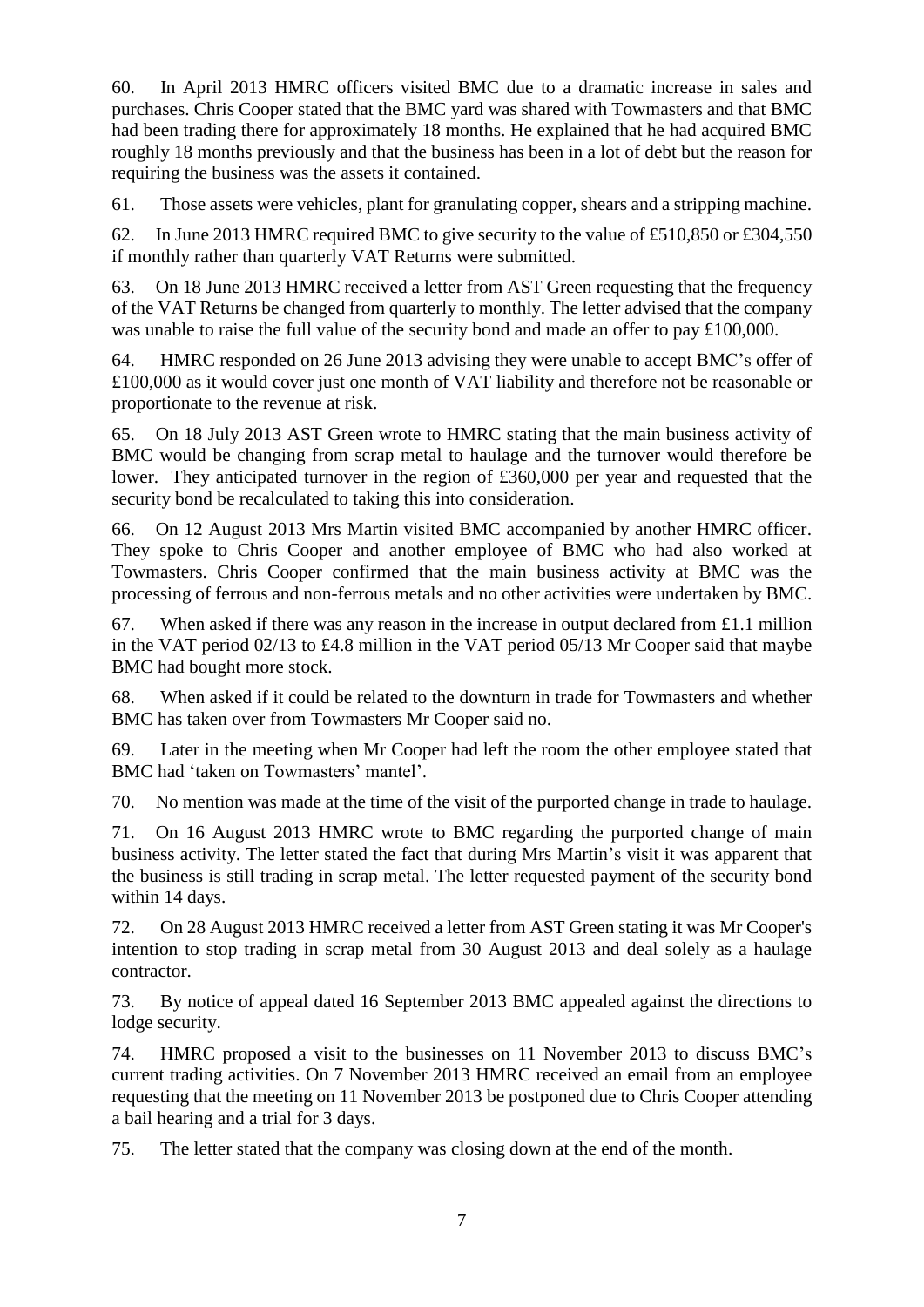76. The meeting was rearranged to 26th November 2013. When this subsequently went ahead Mrs Martin noticed that there was a plastic sign up against the wall which stated 'sorry we are closed'. Chris Cooper told her that he had handed in notice on the yard but the general public was still coming and weighing in metal. Mr Cooper had been asked to perform a deal tracing exercise but told HMRC that the police had seized BMC's records and his computer.

77. Mr Cooper further advised that a Mr Short from HMRC had uplifted all the business records but when asked about the receipt HMRC would normally issue in such circumstances Mr Cooper advised he had not been provided with one.

78. Mrs Martin was unable to find any evidence that any officer with the surname Short or similar had ongoing enquiries into BMC.

79. BMC failed to submit a VAT return for the 11/13 period and an assessment was raised. On 14 January 2014 Mrs Franklin undertook an unannounced visit to BMC business premises to establish whether BMC was still trading from the premises. Chris Cooper advised that BMC was still trading but to a lesser extent and that the contract with the landlord was in force until March and BMC was planning to vacate the premises at the end of January.

80. When asked about the missing returns for the 08/13 and 11/13 periods Mr Cooper advised that his accountant Mike Howley was sent to prison for 3 years the previous week and he was struggling to get the returns completed. Mr Cooper advised he was subject to ongoing investigations by the police and HMRC. He said that it was unlikely BMC or WM Darleys would continue to trade.

# *Trading between RHJ and companies connected with the Cooper family*

81. The Appellant traded briefly with Coombehill in December 2005 and January 2006. The total value of purchases was £10,000. The Appellant traded with Fellowbrook between December 2006 and August 2008. The total value of the trading in that period was £37,000. During that period HMRC issued a letter to RHJ forbidding them entering into a self-billing arrangement with Fellowbrook.

82. The Appellant did not trade with Brecks Holdings Ltd.

83. The Appellant traded with Towmasters from February 2010 until April 2013. In April 2013 The Appellant started to trade with BMC, and stopped trading with Towmasters, as they had been told by Chris Cooper he was merging the two companies and would use BMC in the future.

84. The Appellant undertook checks on WM Darleys in November 2013 and started trading with WM Darleys in January 2014.

# *HMRC decision around fraudulent default*

85. Mrs Martin confirmed that she did not take a decision that BMC was a fraudulent defaulter.

86. Mrs Martin confirmed that the process around investigating BMC was constantly evolving and was based on the clear suspicion, due to the nature of the trade and the previous defaults of other Cooper companies, that it was likely that there would be another default.

# *Evidence from Mr Thomson - GPSE*

87. The Tribunal heard from Mr Mark Thompson of HMRC in relation to GPSE. Mr Thompson produced a witness statement and also gave oral evidence. Mr Thomson was an honest but defensive witness.

88. GPSE was, at the relevant time, supplier to CCL, who was a supplier to Ronald Hull Junior Limited. In relation to the supplies from GPSE to CCL the Tribunal needed to decide firstly, was GPSE a fraudulent defaulting trader. If it was, could a link be proved between the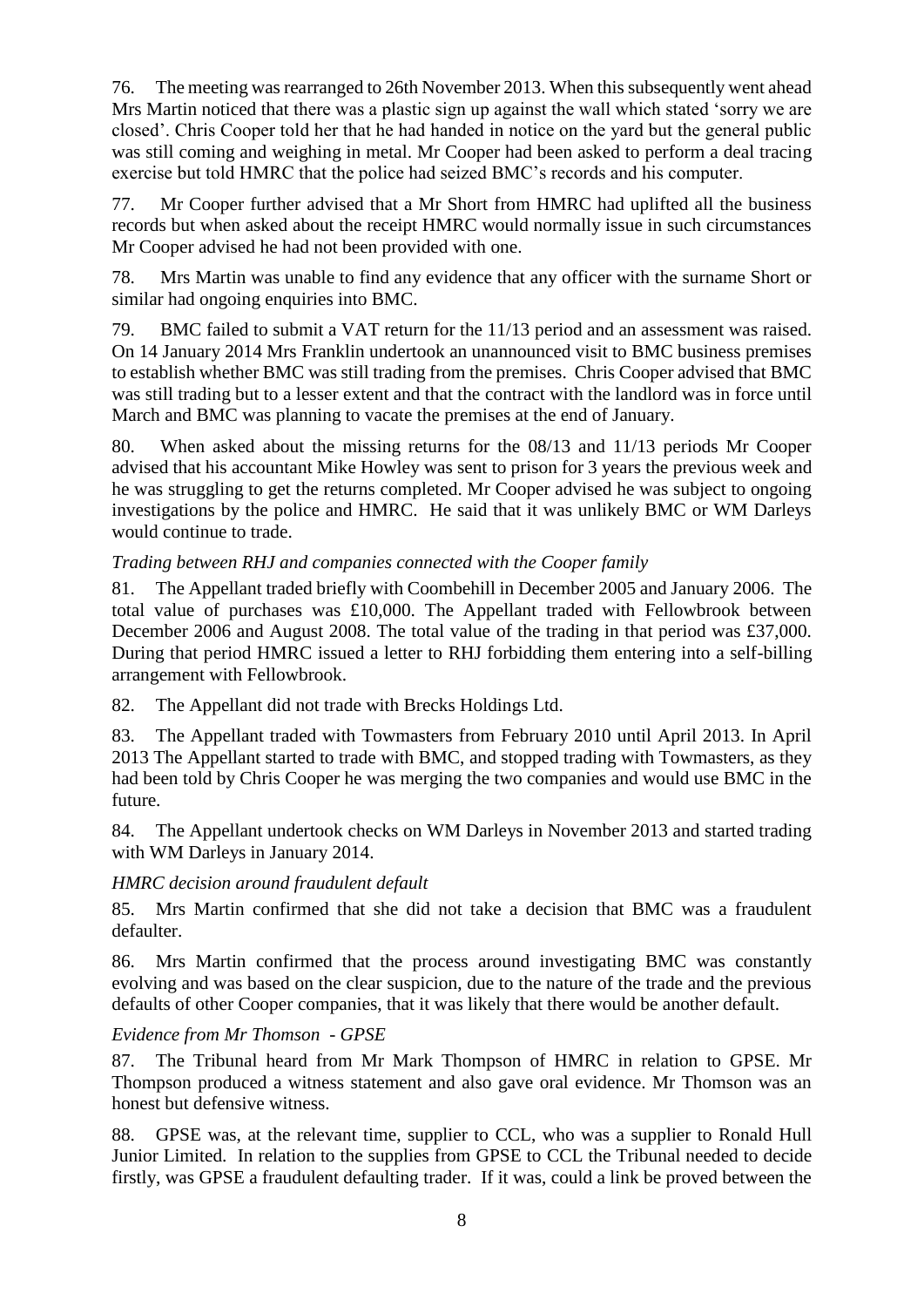supplies made from GPSE to CCL. The director of GPSE at the relevant time was Mr Neil Gould.

89. GPSE had come to the attention of HMRC because CCL had performed a Wigan check. Mr Thompson explained that as CCL were on the 'MTIC radar' of HMRC, this would put companies that they traded with on the radar as well. On 20th of February 2013 HMRC carried out an unannounced visit to GPSE Ltd. The address given turned out to be GPSE's accountants and it was established that the new trading address was Unit D 16 of a business park in Kent. HMRC left a 7-day deregistration letter with the accountant due to the fact that CCL's trading address was different to the principal place of business which HMRC had recorded on their system. HMRC received a phone call from Mr Gould and arranged a meeting for 25 February at the business park. This meeting went ahead and GPSE were informed that one of their customers had carried out a validation check at Wigan which had brought GPSE to the attention of HMRC.

90. HMRC records show that HMRC discussed MTIC fraud with Mr Gould and the fact that this was now prevalent in the scrap metal industry. Mr Gould was provided with public notice 726 and the notice 'How to spot MTIC fraud'.

91. On 17 June 2013 HMRC carried out an unannounced visit to GPSE and found their business premises unoccupied. HMRC immediately deregistered GPSE on the grounds that the business could not be found and it was therefore not possible to confirm taxable supplies were still being made.

92. GPSE was deregistered for VAT on the 18 June 2013 and a letter was sent advising of this dated 19 June 2013. On 20 June Mr Gould contacted HMRC to advise that the company has moved premises from unit D 16 in the business park to unit D12. The reason given was that the business was making quite a lot of noise and they had asked they had been asked to move premises. On 24 June an unannounced visit was made to GPSE to establish the business activities and to consider the reinstatement of the VAT registration number. HMRC found the business at the new business premises and a meeting was held there are there. The business was again issued with public notice 726.

93. GPSE's VAT registration number was not reinstated due to the fact that Mr Thompson considered that a number of the features of the business gave him cause for concern.

94. One of these features was that GPSE's suppliers would often transport goods direct to GPSE's customers. Mr Thompson explained that this was a hallmark of MTIC fraud and that he had told Mr Gould that he was unwilling to reinstate GPSE's VAT number until he had had an opportunity to analyse some of the deal chains. Other features that Mr Thompson mentioned he was concerned about were that he believed the goods may not be insured, and that CCL's customers were paying CCL before CCL paid their supplier.

95. On 3 July HMRC received a letter from CCL's accountants requesting HMRC deal with them in relation to the reinstatement of the VAT number. The letter states 'Our clients have informed us that their VAT number was withdrawn. On 25 June 2013 you confirmed that their number would be reinstated. As yet the company has not received notification.'

96. Mr Thompson was unable to remember a conversation with GPSE about the reinstatement of their VAT number.

97. Mr Thompson confirmed that he had not made a decision that GPSE was a fraudulent defaulter.

98. Mr Thompson confirmed that when establishing the assessment made on GPSE he had not taken into account any credit for input tax that the business may have been due.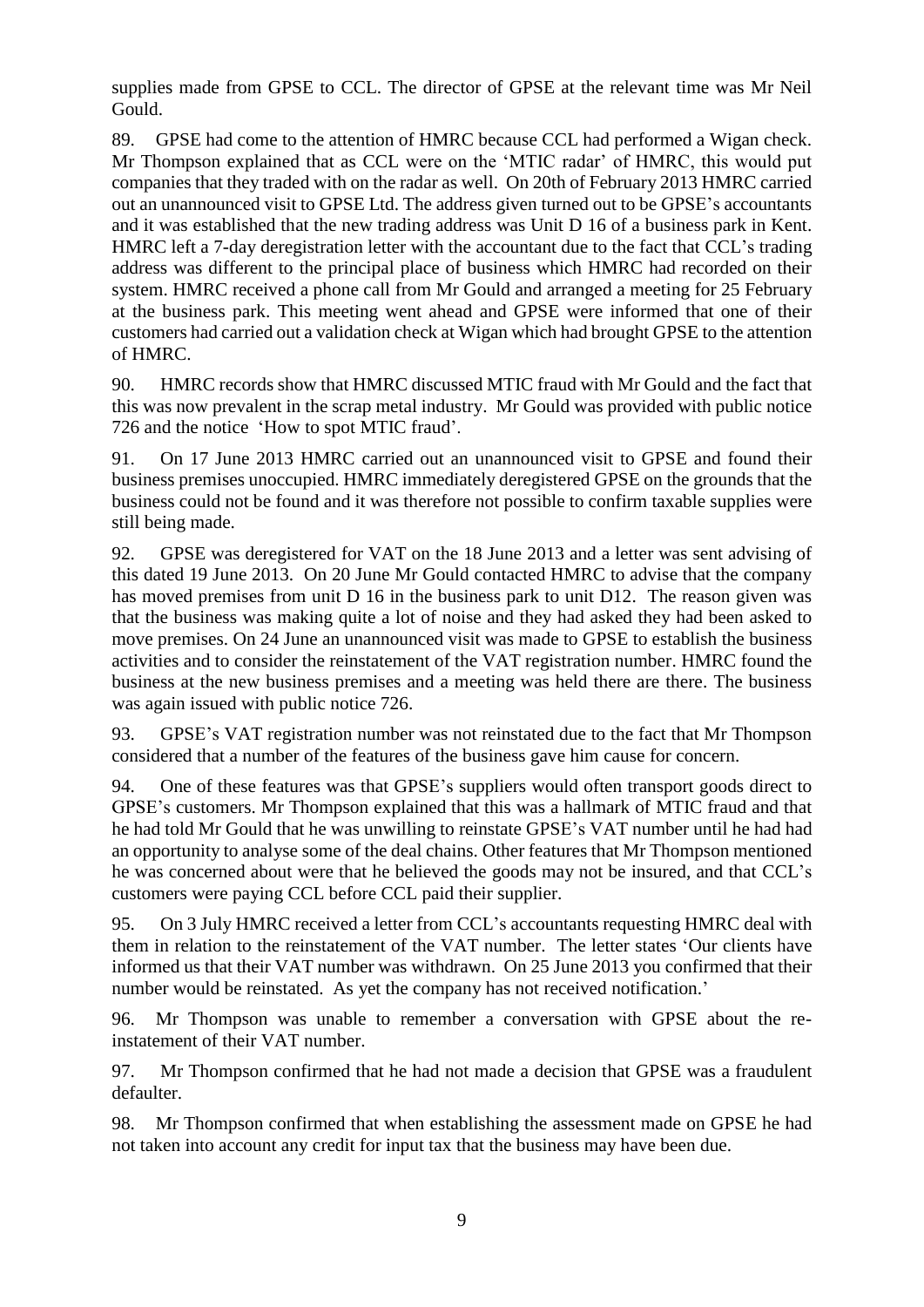99. Mr Thompson was asked in relation to GPSE whether he knew that the continued deregistration of GPSE would result in the business becoming untenable, as HMRC were educating all businesses in the scrap metal industry to verify VAT numbers. Mr Thompson made the point that it may be possible to operate below the VAT threshold and therefore not need a VAT registration number but that he did agree that the loss of the VAT registration number would have an effect on the business but that his primary concern was to protect the revenue position.

100. After the deregistration there was communication with either Mr Gould or his accountants throughout the period from deregistration to 3 July 2013. From 3 July 2013 no communication was received from Mr Gould or his accountants.

# *Evidence from Mr McDonald – CCL*

101. Mr McDonald produced 3 witness statements and appeared before the Tribunal to answer questions on his third witness statement only.

102. A significant amount of the evidence in Mr Macdonald's statements was not relevant to the points at issue in this hearing as it related to CCL's trade with a number of companies not in point here. It also related to other companies that the directors of CCL were associated with.

103. Relevant points from Mr McDonald's written evidence are as follows:

104. CCL was registered for VAT with VAT registration number 915 8894 75 with effect from 01 February 2007. It was required to file quartedy VAT returns for periods ending January, April, July and October each year.

105. CCL entered in a creditor's voluntary liquidation on 05 January 2015.

106. CCL verified GPSE's VAT number in February, March, April, May and June 2013.

107. Numerous meetings were held between CCL and HMRC to discuss MTIC fraud.

108. CCL conducted due diligence on GPSE but this did not include third party checks such as credit checks.

109. No written contracts were held between CCL and any trading partner.

110. Mr McDonald confirmed, in his third witness statement, that he had not spoken to Mr Hovers about the tax loss letter sent to RHJ Ltd about CCL.

# *Evidence from Mr Loureiro*

111. The Tribunal heard from Mr Loureiro who adopted Mr McDonald's witness statements with minor corrections. Mr Louriero was able to answer general questions about the statements but had no first hand information about the events. Mr Louriero in addition gave evidence about the Mr Hovers of CCL entering into a directors disqualification.

112. Under cross examination Mr Loureiro agreed that some items in the disqualification were clearly not applicable to Mr Hovers.

# *Evidence from Mr Stephenson – Craig Cooper*

113. The Tribunal had a witness statement from Mr Stephenson and heard oral evidence. Mr Stephenson was a straightforward witness. His evidence surrounded a visit made by Mr Stephenson to Towmasters in 2011. He had formed the opinion that Craig Cooper, in the absence of Chris Cooper, who was on holiday, was running the business.

114. Whilst the Tribunal is satisfied that Mr Stephenson held that opinion, we do not consider it adds anything to our understanding of the running of BMC in 2013, and certainly nothing in relation to the relationship between RHJ Ltd and BMC in 2013.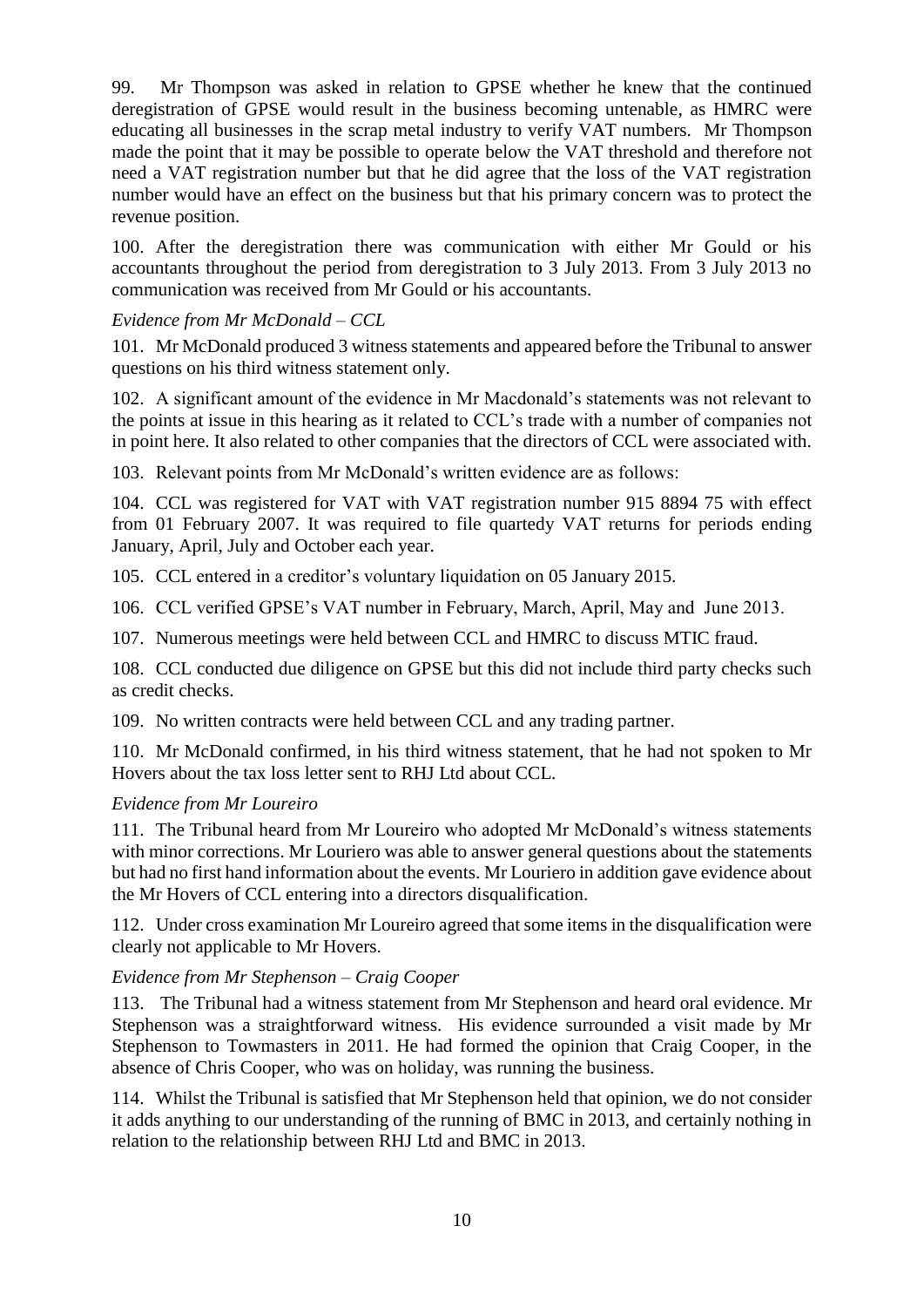### **EVIDENCE ON BEHALF OF THE APPELLANT**

115. We heard from Ms Karen Greasley, Group Financial Accountant of the Appellant. Mrs Greasley was responsible for all aspects of the financial accounting of the appellant including ledgers, payroll management, accounts and dealing with all correspondence and statutory forms associated with HMRC.

116. Mrs Greasley was a very competent and clear witness.

117. Mrs Greasley explained her understanding of MTIC fraud. Her understanding of such frauds was that at the time it was experienced in particular industries including the mobile telephone industry, and was, as the acronym suggests, missing trader intra community fraud. It was committed by criminals who exploit the way VAT is treated where the movement of goods between jurisdictions is VAT free. HMRC had advised the appellant that some of this fraud was taking in taking place in the scrap metal industry and sent the Appellant leaflets about how to how to try to spot such fraud.

118. Mrs Greasley explained they had never been given any literature on looking out for what HMRC referred to as phoenix companies. The subject of phoenix companies was never discussed at any meeting she attended with HMRC.

119. Mrs Greasley was aware that the appellant should look out for: unsolicited approaches from potential suppliers offering deals too good to be true, instructions to pay third parties (which in any case is illegal in the scrap metal industry), instructions to pay less than full price for the supplies (again Mrs Greasley explained this wouldn't happen as most of their suppliers of scrap operate on a self billing system whereby the appellant produces the invoice) and also to look out for newly established businesses with no trading history.

120. Mrs Greasley explained they generally dealt with suppliers who they knew and who had a history in the scrap metal business.

121. Mrs Greasley explained the due diligence carried out by the finance office when making a sale (i.e. due diligence on customers). This consisted of credit checking the customer using Experian and then asking a department manager involved in the potential sale for the likely value of the order and the customer details such as the invoice address, registered office and company registration number. The finance office would then produce a credit report based on the information provided. These were printed off and a decision was made based on the information contained within the report whether they should extend any credit until trading pattern can be established.

122. For prudency they always try to commence business with new customers on the basis of extending only limited credit which was then reviewed at regular intervals should trading continue.

123. Mrs Greasley did not see the need to run a credit report as part of the due diligence process for a supplier because there was no financial risk to the company. The Appellant is paying suppliers for a supply of materials which the appellant has physically received.

124. She explained that on several occasions they had asked HMRC to explain why they should be carrying out credit checks on potential suppliers. The typical response from HMRC to this would be that the Appellant should take direction from notice 726, carry out due diligence and then 'they would not have any problems'. Mrs Greasley explained that notice 726 made a suggestion to do credit checks on suppliers but gave no guidance on what they should be looking for, and that was the question they constantly asked HMRC. They did not want the credit check to be a 'box ticking exercise'. Even if a company recommended credit score was nil there was still no risk to the appellant as they were paying companies for materials not extending credit to them.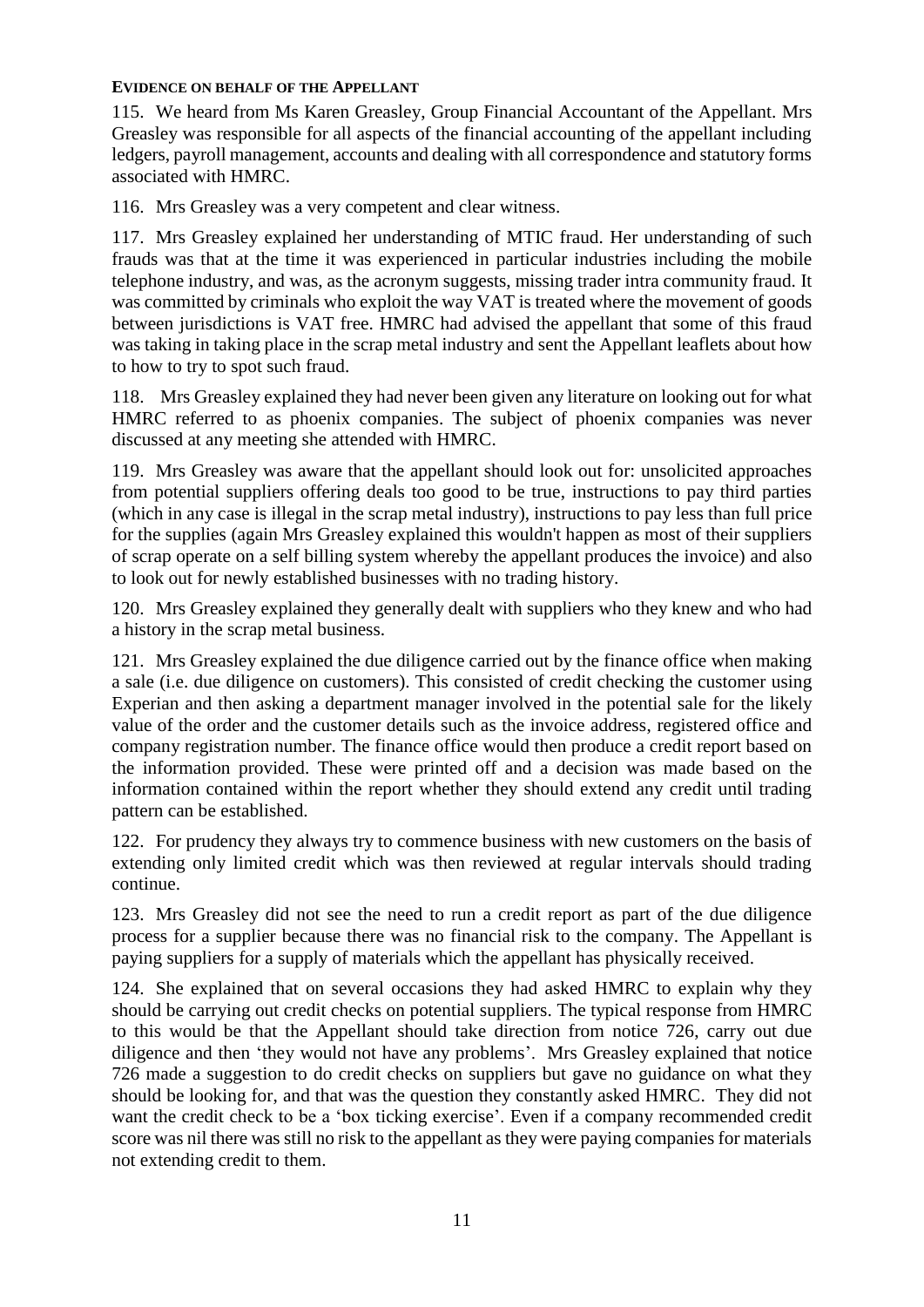125. Mrs Greasley was very firm in saying that Mr Payne was incorrect to say that she had ever told him they did credit checks on suppliers. She believed he misconstrued a conversation where she was asked a general question about whether they did credit checks to which the answer was 'yes' because they did them on customers. She was very firm that she was not asked and did not say that they ever did credit checks on suppliers.

126. Mrs Greasley explained that if they were notified by HMRC of VAT cancellations they were acted upon immediately and they also acted on tax loss notifications. An example of this was a letter received from HMRC dated 11 of July 2012 about Premier Waste and Recycling Ltd and tax losses. The appellants stopped dealing with this company immediately.

127. Mrs Greasley explained in her oral evidence that they had not found HMRC very helpful previously when they had asked for guidance. Mrs Greasley explained that therefore when they received a tax letter about CCL they decided not to contact HMRC about this as when they had contacted HMRC in the past they have not been helpful. They made the decision to deal with this internally and Terry Hartley spoke to the CCL directors about this. As explained in Mr Hartley's evidence he was told by CCL that this was a mistake. Mr Hartley felt that it was plausible that such a letter could be written in error as they had previously received a VAT cancellation notice for a supplier and one day later a notice saying that the VAT number had been reinstated.

128. Mrs Greasley explained that on receiving the second loss letter they did decide to phone HMRC as two tax loss letters were obviously more serious than one.

129. Mrs Greasley confirmed that she never had any dealings with Craig Cooper or any knowledge of his disqualification.

130. We heard from Mr Terry Hartley, who at the time of the transactions was in charge of the non-ferrous metal division of the Appellant. Mr Hartley was a very clear and competent witness.

131. Mr Hartley had worked in the scrap metal industry for around 40 years at the time of the transactions in question. He explained that deals happened in various ways. The supplier could contact them by email, text or personally. The supplier would offer various materials which they would quote for. Whether they were successful in purchasing the material depended on the competiveness of the quote. Mr Hartley explained all the purchasing is spot business, in that there is no contract at that point, but with the supplier having an agreed time to deliver in should they wish to accept the quoted price.

132. Suppliers, including BMC and CCL, would contact him by phone regularly to obtain prices for various grades of material.

133. Sometimes he would visit the supplier to inspect the load before it was delivered. This might be because what they had was not quite the specification for a particular grade, so he would go down and have a look. If the grade was not quite right he would negotiate on the price.

134. Upon arrival at the Appellant, if the goods were not as described by the supplier, he would either reject the material or re-negotiate the price. In many instances this involved the segregation of the material in order to discuss and agree the value of the goods delivered. Mr Hartley explained this was standard practice in the recycling industry and the Appellant sometimes went through the same process on dispatched material to customers,

135. When material arrived into the yard, non-ferrous weighbridge tickets and the internal non-controlled ticket were not retained as they were not controlled documents. The non-ferrous department usually, but not always, weighed the incoming material on a 60 ton weighbridge, however the loads usually contained multiple grades which were weighed on smaller 4 ton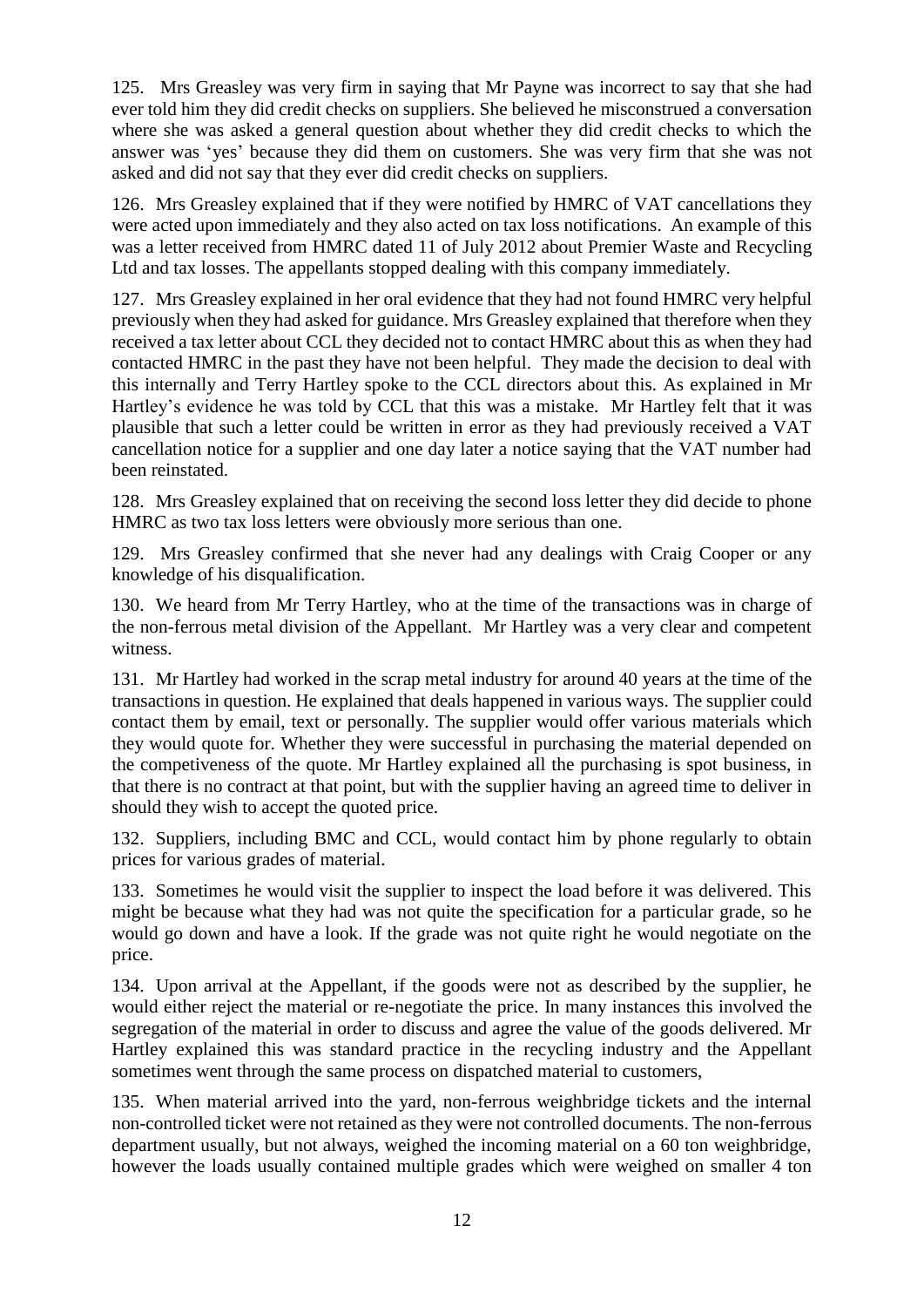platform scales. All the information about the load received was transferred to an internal white ticket document with the individual weights recorded on it. This document was then sent to the cash office where the ticket calculations were checked and transferred to the official controlled purchase document

136. Mr Hartley explained this had been the procedure for some 23 years and had never been an issue with previous HMRC inspections. The document which was issued to the customer was an official document which conformed to the Scrap Metal Dealers Act and as such is the official document presented to government bodies when required.

137. In relation to MTIC fraud, Mr Hartley said they were told by HMRC that people were coming out of MTIC fraud in mobile phones and starting to deal in scrap metals. He understood HMRC to say that they should look out for people that had been involved in mobile who had become involved in scrap metals.

138. Mr Hartley was clear they were not told to look for what HMRC refer to as phoenix companies or to associate it with VAT fraud. It was never mentioned.

139. Mr Hartley explained it was decided that the Appellant would only deal with people that they knew and who had a history in the trade. Chris Cooper had been in the metals trade for decades and they had been dea1ing with him for a number of years. He clearly was not someone who had recently moved into the metals trade in order to commit MTIC fraud or was likely to go 'missing' – i.e. the type of person HMRC had told them to aware of.

140. They had been dealing with CCL since 2008, and had built up a good trading relationship with them over the years.

141. Mr Hartley had visited the premises of both BMC and CCL and concluded they had substantial premises.

142. RHJ Ltd also checked on the Rotherham Borough Council Register to see if BMC were registered with the Scrap Metal Dealers Act 2013 and found that they were. BMC also had a waste carrier licence and an environment agency registration.

143. Mr Hartley explained that they did get many offers that were 'too good to be true' and they turned them down. For example, during the period after HMRC had alerted them to MTIC fraud, a trader of this type contacted them offering 100 ton loads of copper cathode at very cheap price. Mr Hartley looked up the trader's details and he was apparently trading from premises above a delicatessen shop in London. Mr Hartley then gave Mr Payne at HMRC all of the details of this trader, stating that we had been approached in this manner. Mr Hartley had no follow up from Mr Payne, nor any further instruction as to what he would like him to do further other than to refuse the business offered if they thought it was dubious.

144. Mr Hartley explained that HMRC had not given them any guidance about tax loss letters. When they asked HMRC what to do, Mr Payne said that was their decision. Accordingly, they generally ceased dealing with businesses if the business was a named supplier on the tax loss letter.

145. The exception to this was CCL. In this case Mr Hartley phoned Mr Hovers at CCL. Mr Hovers told Mr Hartley he would speak to Wes Macdonald at HMRC. In a short space of time Mr Hovers phoned back Mr Hartley and told him that he had spoken to Mr Macdonald at HMRC and the letter was issued in error.

146. It is common ground that this was not true, that Mr Hovers never in fact spoke to Mr Macdonald. However, at the time Mr Hartley believed it to be true, and had experience of HMRC issuing a deregistration latter to a supplier and then re-registering the supplier immediately.

147. RHJ Ltd therefore decided that they would continue to deal with CCL.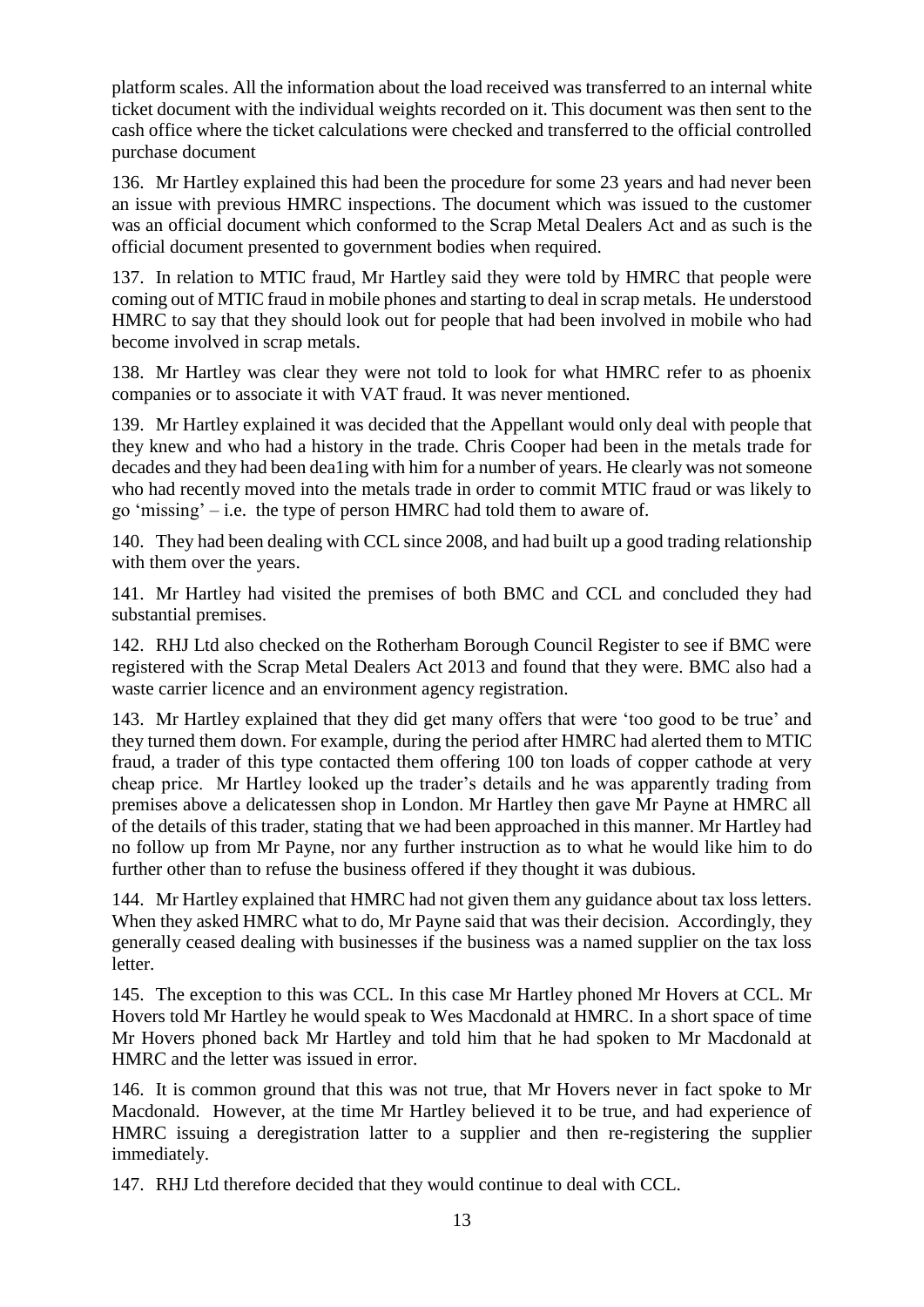148. When the second tax loss letter naming CCL arrived they ceased dealing with them immediately.

149. Mr Hartley explained the due diligence procedures that RHJ Ltd undertook.

150. They received a letter on 29 April 2009 about how we should verify the VAT status of customers and suppliers. Based on that letter, they asked new and potential suppliers and customers to provide:

- (1) VAT certificate
- (2) Letter of introduction, including directors name and signature
- (3) Certificate of incorporation.
- (4) Name of supplier/Customer.

(5) Contact details, such as telephone numbers, fax numbers, email addresses and mobile numbers.

(6) Details of directors and/or responsible members. Bank sort code and account number.

151. Mr Hartley explained that he satisfied that CCL and BMC were legitimate businesses, trading, from substantial premises, genuinely engaged in tne trade. They had the knowledge and resources to carry out the deals they were offering to us and there was nothing suspicious about the price or other features of the transactions that led him to doubt the legitimacy of the deals.

152. Mr Hartley stated that before Barnsley Metal Company, they had traded with Chris Cooper for a number of years through Towmaster Metals Ltd without incident. Chris Cooper told him that he had bought BMC and intended to merge the two companies together. Mr Hartley thought nothing of this when he switched trading to BMC.

153. Mr Hartley also explained that he knew HMRC were also visiting BMC abd would have been aware of the two businesses and the merger.

154. We heard from Mr Ronald Hull, Managing Director of the Appellant. We found Mr Hull to be a truthful witness, however under cross examination he appeared at times confused. We place little weight on his evidence under cross examination and where it appears to differ from that of Mr Hartley and Ms Greasley we prefer their evidence.

155. Mr Hull started the business over 40 years ago and it has grown to an impressive size. It employs over 200 people and Mr Hull has a senior management team to help him run the business.

156. Mr Hull is proud of the business, its environmental standards, and the very good relationships the business has with HMRC and all other government bodies including the police and the local environmental standards.

157. Mr Hull gave examples of the initiatives in which Ronald Hull Junior Ltd 'led the way' for example:

(1) They implemented cheque payments for VAT to improve traceability

(2) They introduced, long before the legal requirement, a policy of requesting photo ID from traders

(3) They had a policy of not buying from people 'on foot' in order to combat petty theft in the local area.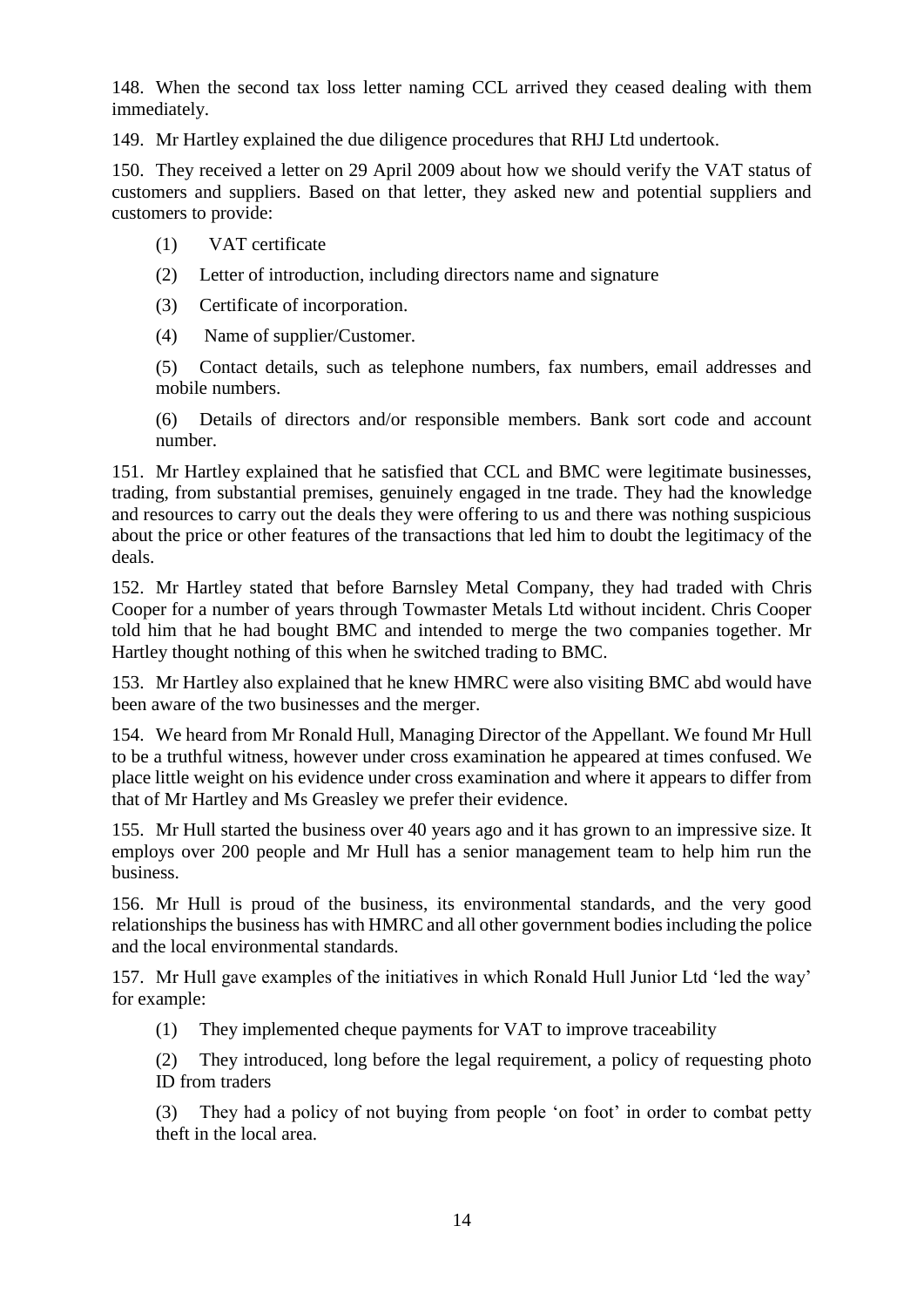158. Mr Hull has long been an advocate of reverse charge in the scrap metal industry and has taken this matter up with his local MP.

159. Mr Hull explained there would be no benefit to the business being involved in fraud but there would be a considerable risk to his reputation, and to the business and hence all of the staff he employs, which he cares very much about.

160. Mr Hull was asked about his relationship with Chris Cooper and his family. Mr Hull maintained that although he knew of Mr Cooper and that he was a scrap metal dealer, he did not have a relationship with him. He did not hear anything about him that would lead him to be concerned that he was not a reputable dealer. He had not met Craig Cooper and never heard about his disqualification.

161. The remainder of Mr Hull's evidence concerned due diligence matters. This did not add anything to that already stated by Mr Hartley and Ms Greasley. There was some confusion, under cross examination, as to whether it was RHJ Ltd policy to undertake credit checks on suppliers. We prefer the evidence of Ms Greasley in this regard.

#### **THE LAW – RIGHT TO DEDUCT**

162. The law is discussed in greater detail under 'Knew or should have known' below, but can be very briefly stated here. The Court of Appeal in *Mobilx (Mobilx Ltd (in administration) v The Commissioners for HMRC* [2010] EWCA Civ 517, [2010] STC1436.) states:

> The principle of legal certainty requires that the application of Community legislation is foreseeable by those subject to it (see, e.g., the Advocate General's opinion in *Optigen*, § 42). The principle demands that when a taxable person enters into a transaction he should know that the transaction is within the scope of VAT and that his liability will be limited to the amount by which the output tax on his supply exceeds the input tax he has paid. In *Optigen* the court set out the criteria which identify the scope of VAT (see §§ 38-41). It emphasised the importance of the objective nature of those criteria (§§ 44-46). Once a transaction meets those criteria, it follows that the right to deduct for which Art. 17 provides must be recognised (§§ 52-53).

> The right to deduct input tax is integral to the system of VAT. It may not "in principle" be limited (§ 53). It is integral to the system because it ensures the principle of fiscal neutrality which lies at the heart of the system of VAT.

> It is necessary to recall the importance of that principle since it explains why the jurisprudence of the ECJ has been so resistant to attempts to combat fraud by encroaching upon the right to deduct in the case of traders who are not themselves participants in the fraud. VAT is a tax on consumption applying to goods and services up to and including the retail stage. It is proportional to the price charged by the taxable person in return for the goods or services he has supplied. It is charged at each stage of production or distribution. At each stage the amount of tax which the goods or services have already borne is deducted from the tax, for which the taxable person is liable. Deduction has two crucial effects: the tax is levied at any given stage only on the value which is added at that stage; secondly, the taxable person does not bear the burden of the tax, the final burden is on the consumer (see Art. 2 of the First Directive 67/227/EEC and Case C-475/03 *Banco Popolare di Cremona* [\[2006\] ECR](https://www.bailii.org/cgi-bin/redirect.cgi?path=/eu/cases/EUECJ/2006/C47503.html)  [I/9373](https://www.bailii.org/cgi-bin/redirect.cgi?path=/eu/cases/EUECJ/2006/C47503.html) at §§ 21 and 22).

> Since the right to deduct is fundamental to the system of VAT because it ensures that the charge is limited to the value added at each stage of the supply and because it ensures fiscal neutrality, it may not, in principle, be limited; any derogation from the principle of the right to deduct tax must be interpreted strictly (see Case C-414/07 *Magoora* [2008] ECR I-000). Moreover, the right must be exercisable immediately in respect of all taxes charged on input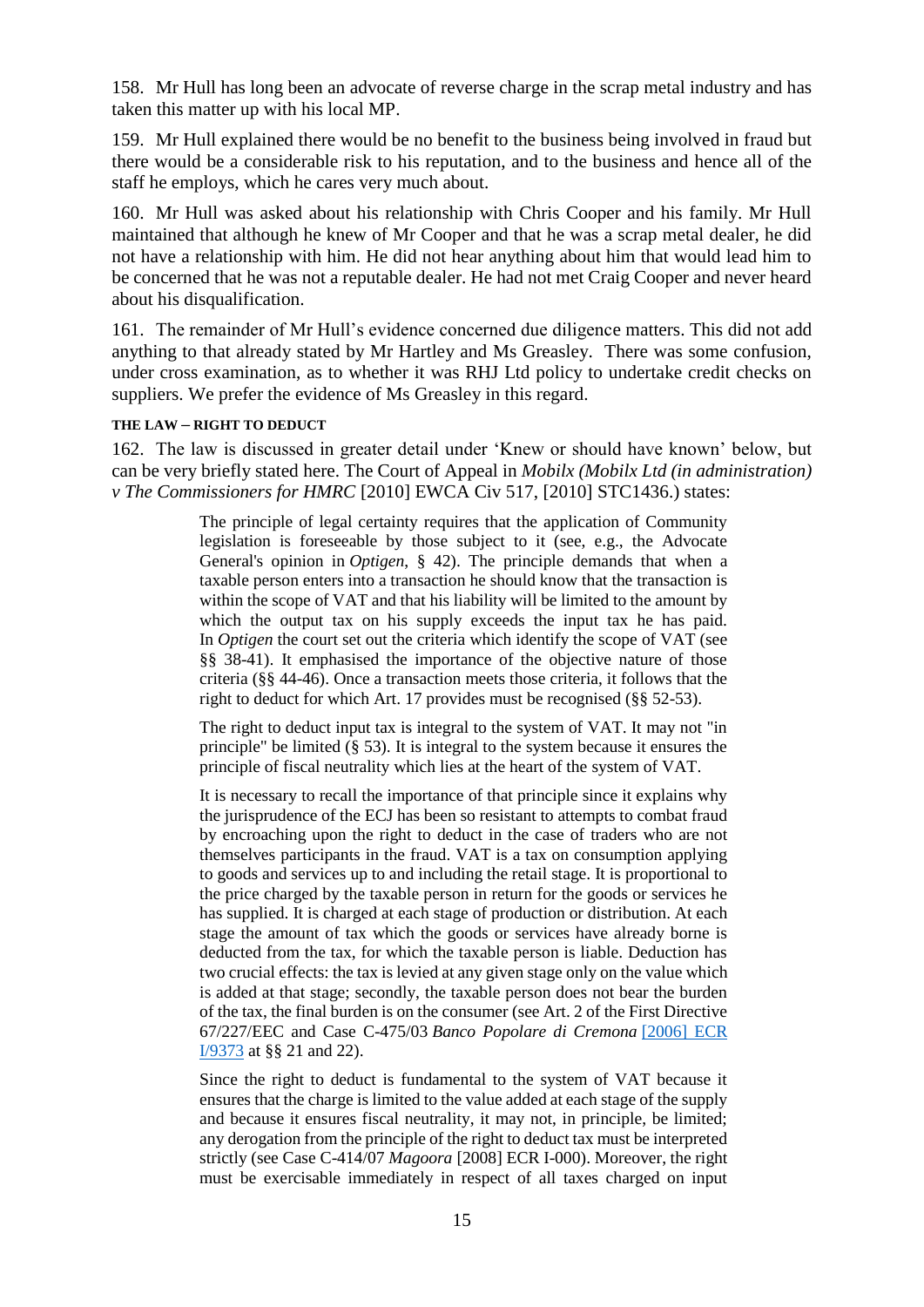transactions. Since the right arises immediately the taxable person pays tax (input tax) to his supplier, the principle of legal certainty demands that he knows when he enters into the transaction that it is within the scope of the tax and that his liability will be limited to the amount by which any output tax he may be liable to pay, on making a supply, exceeds the input tax he has paid. The objective criteria determine both the scope of the tax and the circumstances in which the right to deduct arises........

163. The ECJ in *Kittel* (*Axel Kittel v Belgium; Belgium v Recolta Recycling* (C-439/04 and C-440/04) [2006] ECR 1-6161 ) sets out that the right to deduct must be refused:

> "… where it is ascertained, having regard to objective factors, that the taxable person knew or should have known that, by his purchase, he was participating in a transaction connected with fraudulent evasion of VAT, and to do so even where the transaction in question meets the objective criteria which form the basis of the concepts of 'supply of goods effected by a taxable person acting as such' and 'economic activity'." (*Kittel* at [59]).

164. Any denial of VAT input tax therefore requires

- (1) A tax loss
- (2) That tax loss to be as a result of fraudulent evasion of VAT

(3) A connection between the fraudulent eveasion of VAT and the transactions on which input tax is denied

(4) Where there is such a connection, a situation where the trader knoew or should have known that its transactions were connected with the fraudulent evasion of VAT.

It is accepted that there was a tax loss in all deals and therefore it is not necessaru for us to consider that issue further.

- 165. We therefore have to consider:
- 166. In relation to GPSE, was it a fraudulent defaulting trader?

167. In relation to RHJ Ltd's trade with CCL, was there a connection to CCL's trade with GPSE?

168. In relation to CCL, did RHJ Ltd know, or should they have known, that the transactions RHJ Ltd entered into were connected to fraud?

169. In relation to BMC, was it a fraudulent defaulting trader?

170. In relation to BMC, did RHJ Ltd know, or should they have known, that the transactions RHI Ltd entered into were connected to fraud?

#### **FRAUDULENT EVASION – GPSE**

171. It is HMRC's case that GPSE was a fraudulent defaulter. GPSE did not submit a tax return for its final period of trading, and has not paid over VAT due to HMRC which HMRC estimate to be over £600,000.

172. Mr Thomson, in his witness statement, says 'GPSE was identified as a potential new MTIC trader due to the fact that CCL had requested the clearance of this company through HMRC's Wigan validation unit.'.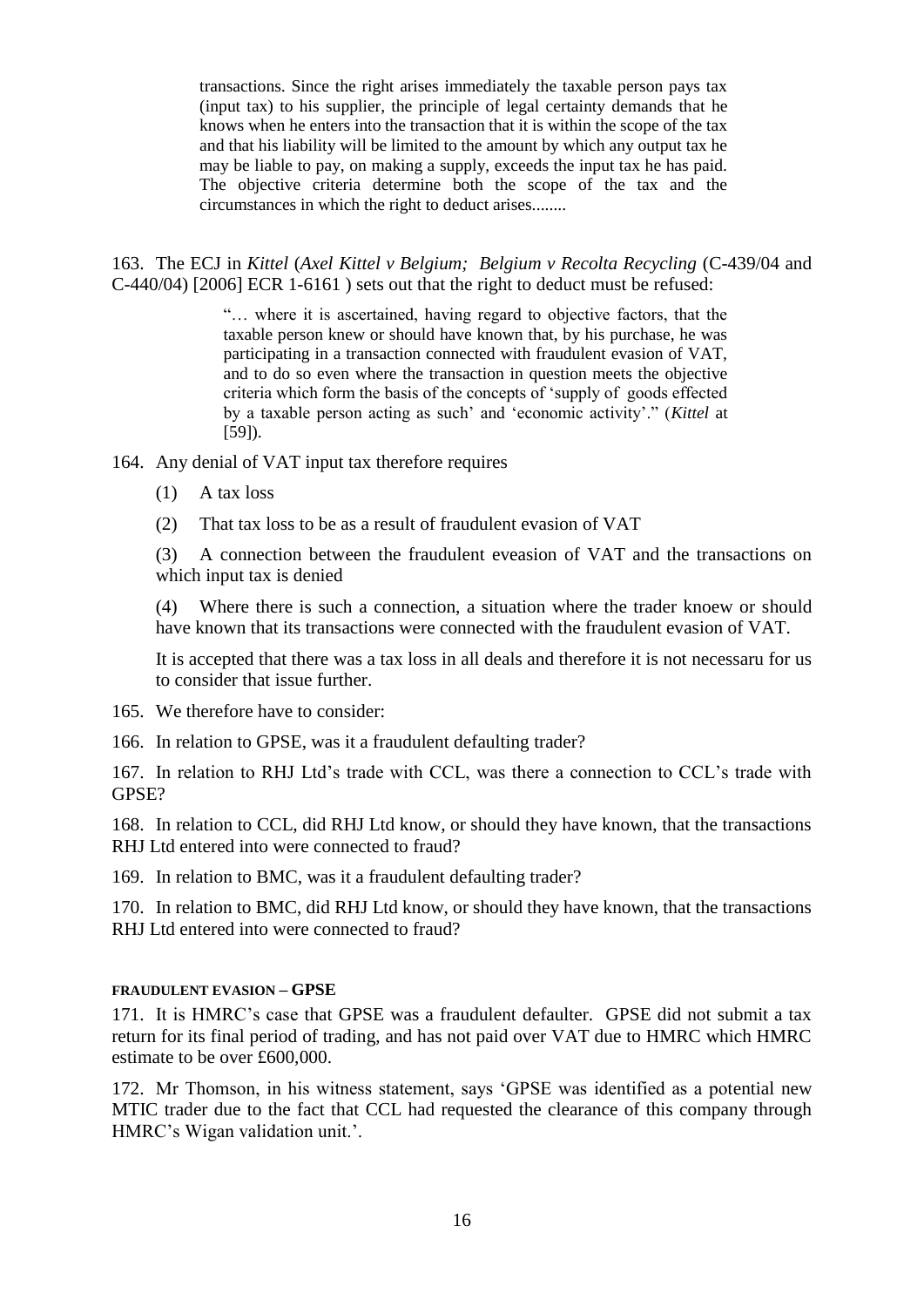173. It is clear that once HMRC believes one company is involved in VAT fraud the (entirely proper) verification by that company of any VAT registration of another company places that second company under suspicion.

174. HMRC have produced very little evidence that GPSE was a fraudulent defaulter. Their case is that they de-registered GPSE as it was not present at its principal place of business. When they were notified of the change of location, provided with a plausible reason why the change of location occurred, and subsequently verified this location with a site visit, they did not re-register GPSE. Their reason for not re-registering was that there were other suspicious indicators such as suppliers were directly transporting goods to customers.

175. However the direct result of the removal of the VAT registration was that GPSE's scrap metal business became extremely difficult to operate, as no reputable business in the industry would deal with a dealer who was not registered for VAT, as HMRC were telling all businesses in the industry to check VAT registrations.

176. HMRC's case is that the failure to pay the final VAT due is as the result of fraud. Their case refers to a number of other companies who traded with GPSE and who may be fraudulent, but for the purposes of this case, we require evidence that GPSE was a fraudulent defaulter.

177. Mr Thomson of HMRC confirmed he did not make a decision that GPSE was a fraudulent defaulter.

178. That is of course not necessary in order for HMRC to prove to this Tribunal that GPSE was a fraudulent defaulter. However we have not seen any evidence that would point to fraud in this case, when weighed up against the other possibility for default which is that the business failed due to the removal of the VAT registration.

### **CONNECTION – GPSE**

179. We turn now to the case of connection with fraud. Having decided that HMRC have not established to our satisfaction that GPSE was a fraudulent defaulter, we do not need to go on to consider the question of connection. However, on the assumption that there may be a fraudulent default somewhere before GPSE we go on to consider whether there is a connection between trades between GPSE Limited and CCL and onward sales from CCL to RHJ Ltd.

180. As there were only 6 deals in question we can look at each one of these in turn.

181. Before looking at the specifics of the disallowed deals, HMRC first took us to a set of deals between CCL and each of GPSE Ltd and RHJ Ltd in the earlier quarter.

182. We were shown 3 deals in this quarter.

183. The first was a sale from GPSE Ltd to CCL with an invoice date from GPSE of 14 February 2013. The goods were 28.340 tonnes of copper granules and a total cost excluding VAT of £134,898.40.

184. CCL sold 28.357 tonnes of copper granules to RHJ Ltd with an invoice date of 11 February 2013.

185. The second deal is an invoice from GPSE to CCL on 19 February 2013. This invoice is for 3 items: 28.6 tonnes of tinned copper electrode, 290 kg of 98% heavy copper and 104kg of mixed brass. The invoice total is £132,029.66.

186. There is a corresponding invoice from CCL to RHJ Ltd on the 15 February 2013 for 104 kg of mixed brass, 28.602 tonnes of tinned copper electrode and 289 kg of 98% heavy copper.

187. The third deal was related to an invoice from GPSE dated 28 February 2013 for 29.230 tonnes of dry bright and 50 kg of 98% heavy copper. There was then an invoice from CCL to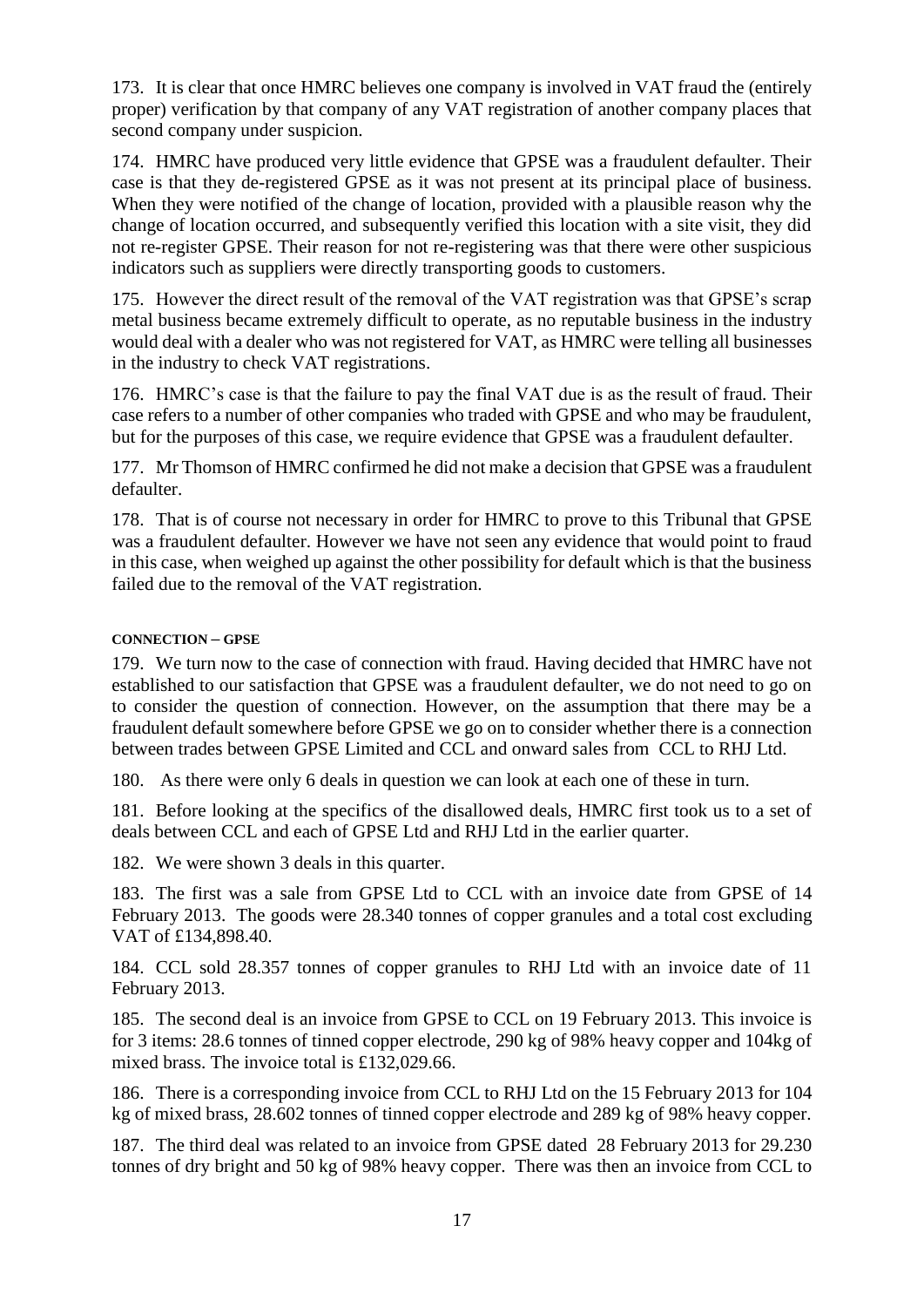RHJ on the 1 March 2013 for 29.23 tonnes of dry bright copper wire and 50 kg of 98% heavy copper.

188. HMRC did not deny input tax in relation to any of the purchases from CCL in the 04/13 quarter due to the fact that the time limit to do so had expired.

189. We then turn to the deals in question where HMRC did deny the input tax to RHJ on its purchases from CCL.

190. The first invoice for the 07/13 period relates to a sale by CCL to RHJ of 12690 kg of 98% heavy copper on the 29 July 2013.

191. HMRC trace this to an invoice from GPSE to CCL dated 10 June 2013 again for 98% heavy copper for exactly the same quantity, 12,690 kg.

192. The second deal is a sale from CCL to RHJ on the 1 August 2013 for 23.498 tonnes of 98%. HMRC trace this to a GPSE the invoice to CCL labelled heavy scrap copper in a quantity of 23.4 tonnes on the 18 June 2013.

193. The third deal is an invoice from CCL to RHJ on 5 August 2013. There are two metals on this invoice, but HMRC trace the only one, 25,925 kgs of mixed copper granules which HMRC trace back to an invoice from GPSE to CCL on the 13 June 2013 labelled 98% copper granules with a weight of 25,926 kg.

194. The fourth deal is an invoice from CCL to RHJ on 15 August 2013 for 19,907kg copper granules. HMRC trace this to an invoice from GPSE to CCL for 19,907kg of 98% copper on the 24 of May 2013.

195. Deals 5 and 6 deals actually related to the same invoice from CCL to RHJ for two quantities of 98% heavy copper 3500kg and 4868 kg on an invoice dated 21st of August 2013 which HMRC traces to a GPSE invoice to CCL on the 31 May 2013 for two quantities of 98% copper, again of weights 3500kg and 4868 kg.

| Date sold | Date bought | Weight<br>sold<br>$\left(\text{kg}\right)$ | Weight<br>bought (kg) | <b>Difference</b><br>time (days) | Difference<br>weight $(kg)$ |
|-----------|-------------|--------------------------------------------|-----------------------|----------------------------------|-----------------------------|
| 29/7/13   | 10/6/13     | 12690                                      | 12690                 | 49                               | $\overline{0}$              |
| 1/8/13    | 18/6/13     | 23,498                                     | 23,400                | 44                               | 98                          |
| 5/8/13    | 13/6/13     | 25,926                                     | 25,925                | 53                               |                             |
| 15/8/13   | 24/5/13     | 19,907                                     | 19,907                | 83                               | $\theta$                    |
| 21/8/13   | 31/5/13     | 3,500                                      | 3,500                 | 82                               | $\overline{0}$              |
| 21/8/13   | 31/5/13     | 4,868                                      | 4,868                 | 82                               | $\theta$                    |

196. These deals are summarised in the table below:

197. This table shows that we are faced with two opposing probabilities. It is likely that, where items of the same weight (or same within a tolerance of less than 1%) are bought and sold, that the item sold is the same as the item bought. Where the weights are round numbers that is possibly less likely, but here we mainly have weights not in round 100s.

198. However, it is unlikely that a scrap metal dealer would leave metal in his possession for periods as long as 11 weeks without selling it on.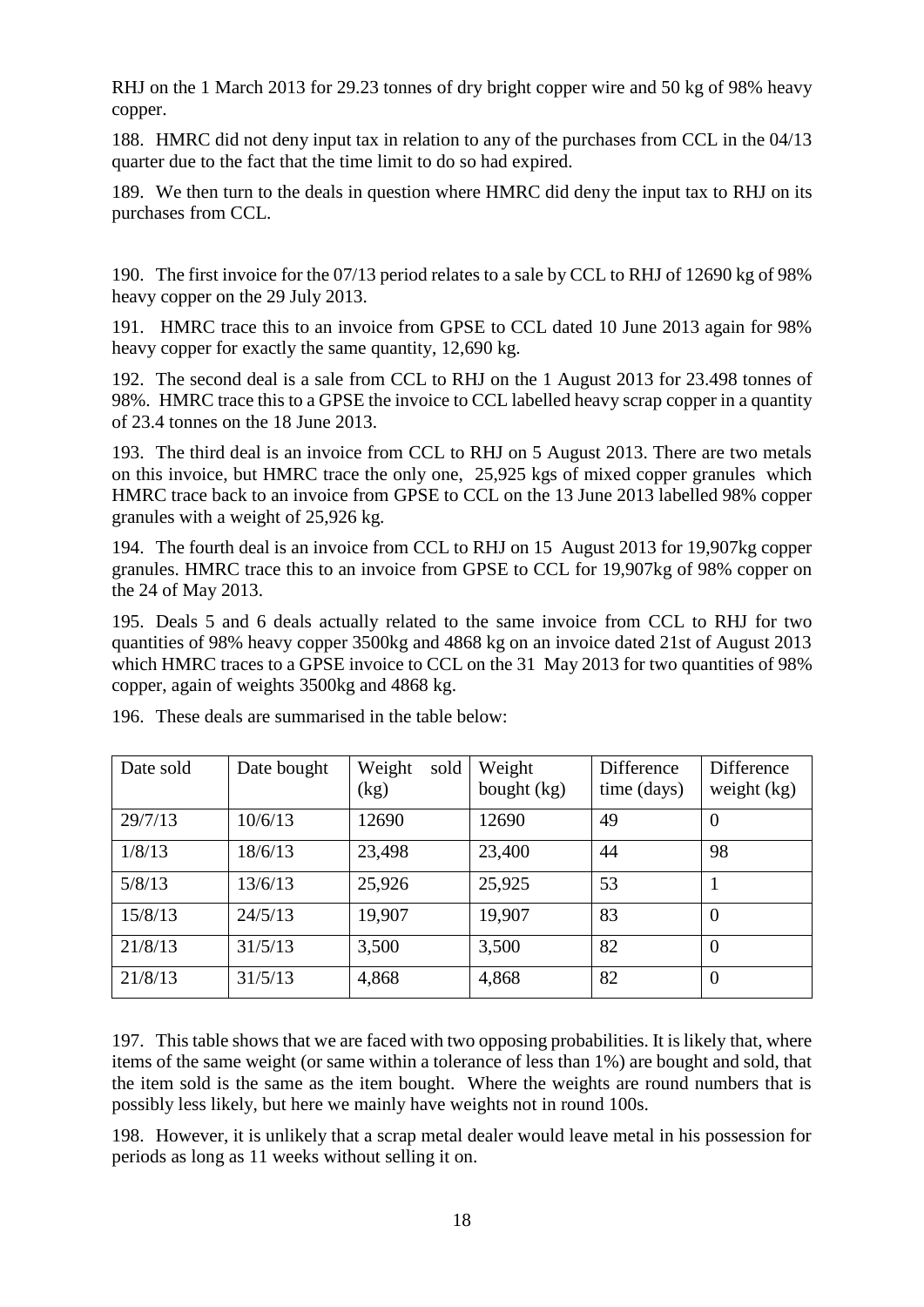199. It is particularly unlikely that a metal bought in May should be traced to a sale in August when sales of the same metal had been made in July and earlier in August.

200. We also note the contrast between the transactions in the earlier quarter, where it appears that transactions buying and selling metal were made within a few days of each other, and here where the transactions are alleged to have taken place weeks apart but still be connected.

201. We consider that the length of time outweighs the similarity in weights, and we conclude that connection has not been proved.

### **FRAUDULENT EVASION – BMC**

202. It is HMRC's case that BMC was a fraudulent defaulting trader. Under cross examination of the relevant witnesses it was unclear when HMRC decided that BMC was a fraudulent defaulting trader or who had made that decision, but that is not relevant to the decision this Tribunal has to make. The decision this Tribunal has to make is whether on the evidence presented to the Tribunal BMC was a fraudulent defaulter.

203. It is common ground that BMC complied with all their VAT obligations up to 05/13.

204. The return for the next period was due on 7/10/13. They were not therefore in default until 8/10/13, which is roughly halfway through the period that covers the transactions in question. HMRC therefore need to show that there was an intention to default.

205. BMC entered insolvency on 30 June 2014 owing VAT of £2.6m. It is HMRC's case that this was a fraudulent default, essentially pre-planned by the director of BMC.

206. HMRC rely on a number of facts to make their case.

207. Firstly, they rely on the fact that Chris Cooper and his son Craig Cooper (who HMRC allege was heavily involved in the running of BMC) had a pattern established over many years of running a business which goes into liquidation owing VAT.

208. HMRC point to the fact that (subsequent to the transactions in question here) Chris Cooper was disqualified from being a director and was imprisoned for 12 months as a result of his conduct as a director of Towmasters.

209. HMRC believe that in relation to the trade of Towmasters, BMC and WM Darleys, a clear pattern is shown, amounting to planning, that a new business will take over from the old business and the old business will fold, leaving a VAT debt.

210. HMRC state that during his dealings with them in relation to BMC, Chris Cooper did not act honestly, telling them he was planning to move into the haulage business when this did not prove to be the case.

211. The Appellant's case is that the alternative reason for the failure of BMC to file a VAT return is that their records were not available, having been taken by the police.

212. The Appellant points out that at the time, with full information available to them on previous defaults by companies run by the Cooper family, HMRC did not make the decision that BMC were a fraudulent defaulter.

213. The Appellant submits that as Mr Cooper was under criminal investigation at the time, this makes it unlikely that he would make things worse for himself.

214. We decide that HMRC has made out the case that BMC was a fraudulent defaulter and that the intent to defraud was present throughout the relevant period.

215. We consider that the multiple occasions that Chris Cooper's companies have defaulted on VAT make it likely that this was one of the same pattern. We consider there is clear evidence of dishonesty in his dealings with HMRC, in that his accountants sent a letter to HMRC on 18 July 2013 saying BMC was going to move into haulage only. In a visit made by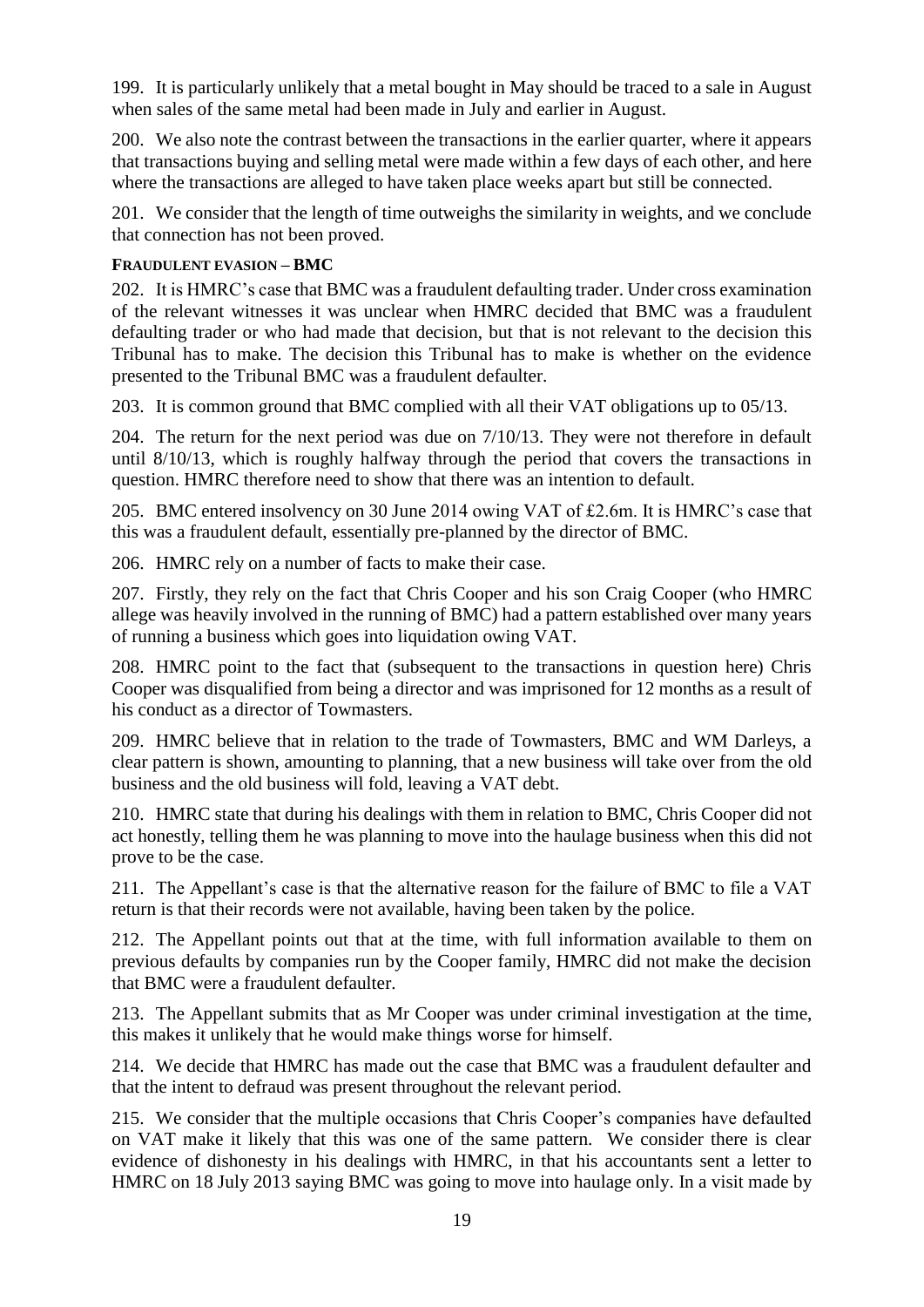Emma Raglan (now Martin) on 12 August 2013 Mr Cooper had long conversations with her about the scrap metal business and did not mentioned haulage at any point.

216. Even if records had been taken by the police, we consider that BMC did not make any effort to engage constructively with HMRC to file their return and pay the tax. We conclude that there was an intent to enter into a fraudulent default.

217. We do not consider Mr Cooper being under a criminal investigation makes it any more or less likely that he would, at that specific point in time, seek to default on VAT.

#### **KNEW OR SHOULD HAVE KNOWN – THE LAW**

218. HMRC need to prove that 'the taxable person knew or should have known that, by his purchase, he was participating in a transaction connected with the fraudulent evasion of VAT' (Kittel at [59]).

219. Having dealt above with 'connected' and 'fraudulent evasion' we now turn to 'knew or should have known'.

220. It is convenient to set out the law that we are applying here before we turn to the facts of the case.

221. The case of Synectiv Limited [2018] FTT 0092 (TC) contains a useful summary of the law and we quote the relevant parts below:

> The key applicable legal principles are derived from *Axel Kittel v Belgium; Belgium v Recolta Recycling* (C-439/04 and C-440/04) [2006] ECR 1-6161 and the Court of Appeal decision in *Mobilx Ltd (in administration) v The Commissioners for HMRC* [2010] EWCA Civ 517, [2010] STC1436. There is no relevant distinction between domestic and Community law in this regard (*Mobilx* at [49]). The right to deduct must be refused:

"… where it is ascertained, having regard to objective factors, that the taxable person knew or should have known that, by his purchase, he was participating in a transaction connected with fraudulent evasion of VAT, and to do so even where the transaction in question meets the objective criteria which form the basis of the concepts of 'supply of goods effected by a taxable person acting as such' and 'economic activity'." (*Kittel* at [59]).

The only issue in dispute here is whether Synectiv "should have known" that it was participating in a transaction connected with fraudulent evasion of VAT. The meaning of this phrase has been considered in a number of cases, including by the Court of Appeal in *Mobilx* and more recently in *Davies & Dann Ltd v HMRC* [2016] EWCA Civ 142, [2016] STC 1236. In *Mobilx*, Moses LJ explained at [51] that the concept could be understood by reference to the earlier ECJ decision in *Optigen Ltd v HMRC* (C-354/03) [2006] STC 419, which referred to the absence of "means of knowledge", and that the ECJ must have intended the phrase "knew or should have known" to have the same meaning as "knowing or having any means of knowing". He went on to say the following:

"[52] If a taxpayer has the means at his disposal of knowing that by his purchase he is participating in a transaction connected with fraudulent evasion of VAT he loses his right to deduct, not as a penalty for 30 negligence, but because the objective criteria for the scope of that right are not met…A trader who fails to deploy means of knowledge available to him does not satisfy the objective criteria which must be met before his right to deduct arises."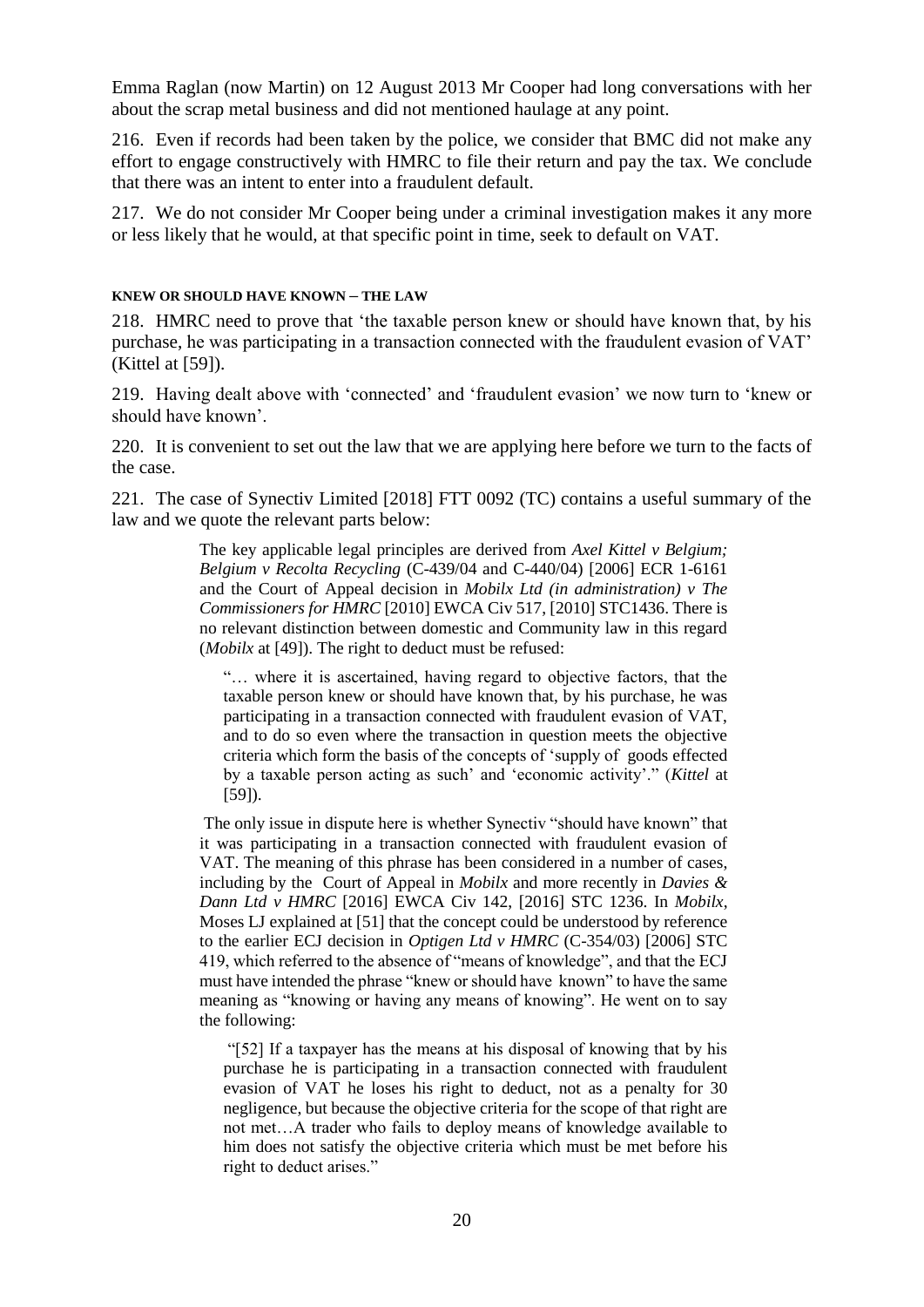21. It is accepted, however, that this is a high hurdle. The burden of proof is on HMRC (to the balance of probabilities). It is not enough to demonstrate that the trader should have known that he was running a risk that the transaction might be connected with fraud, or even that it was more likely than not that it was so connected: it must be shown that he should have known that he was taking part in such a transaction. Only that approach is consistent with the principle of legal certainty, under which a trader should be in a position to know before he enters into a transaction, and by reference to objective criteria, whether he will be entitled to deduct the VAT (paragraphs [55] to [58] in *Mobilx*). Moses LJ went on to explain the position as follows:

"[59] The test in Kittel is simple and should not be over-refined. It embraces not only those who know of the connection but those who "should have known". Thus it includes those who should have known from the circumstances which surround their transactions that they were connected to fraudulent evasion. If a trader should have known that the only reasonable explanation for the transaction in which he was involved was that it was connected with fraud and if it turns out that the transaction was connected with fraudulent evasion of VAT then he should have known of that fact. He may properly be regarded as a participant for the reasons explained in Kittel.

[60] The true principle to be derived from Kittel does not extend to circumstances in which a taxable person should have known that by his purchase it was more likely than not that his transaction was connected with fraudulent evasion. But a trader may be regarded as a participant where he should have known that the only reasonable explanation for the circumstances in which his purchase took place was that it was a transaction connected with such fraudulent evasion."

22. Towards the end of the judgment Moses LJ also provides some guidance to tribunals. Paragraph [82] contains a warning not to focus unduly on the question of whether the trader has acted with due diligence, because that may deflect the tribunal from the essential question of whether the trader "should have known". Paragraph [84] approves comments of Christopher Clarke J in Red 12 Trading Ltd v HMRC [2010] STC 589 at [109] to [111] about the importance of considering individual transactions in their context, including drawing inferences from a pattern of transactions, and stating that the tribunal is entitled to look at "the totality of the deals effected by the taxpayer (and their characteristics), and at what the taxpayer did or omitted to do, and what it could have done, together with the surrounding circumstances in respect of all of them". Moses LJ also referred to questions the tribunal had asked in that case, which he said were important questions which may often need to be asked. Those questions, set out at paragraph [72], included:

(1) why a company with comparatively little history of dealing mobile phones was approached with offers to buy and sell very substantial quantities;

(2) how likely it was in ordinary commercial circumstances that a company in the trader's position will be requested to supply large quantities of particular types of phone and to be able to find without difficulty a supplier able to provide exactly that type and quantity;

(3) whether the supplier was already making supplies direct to other EC countries (in which case the trader could have asked why the supplier was not making supplies direct);

(4) why the trader was being encouraged to become involved in these transactions, and what benefit might those doing so derive when they could instead take the profit for themselves.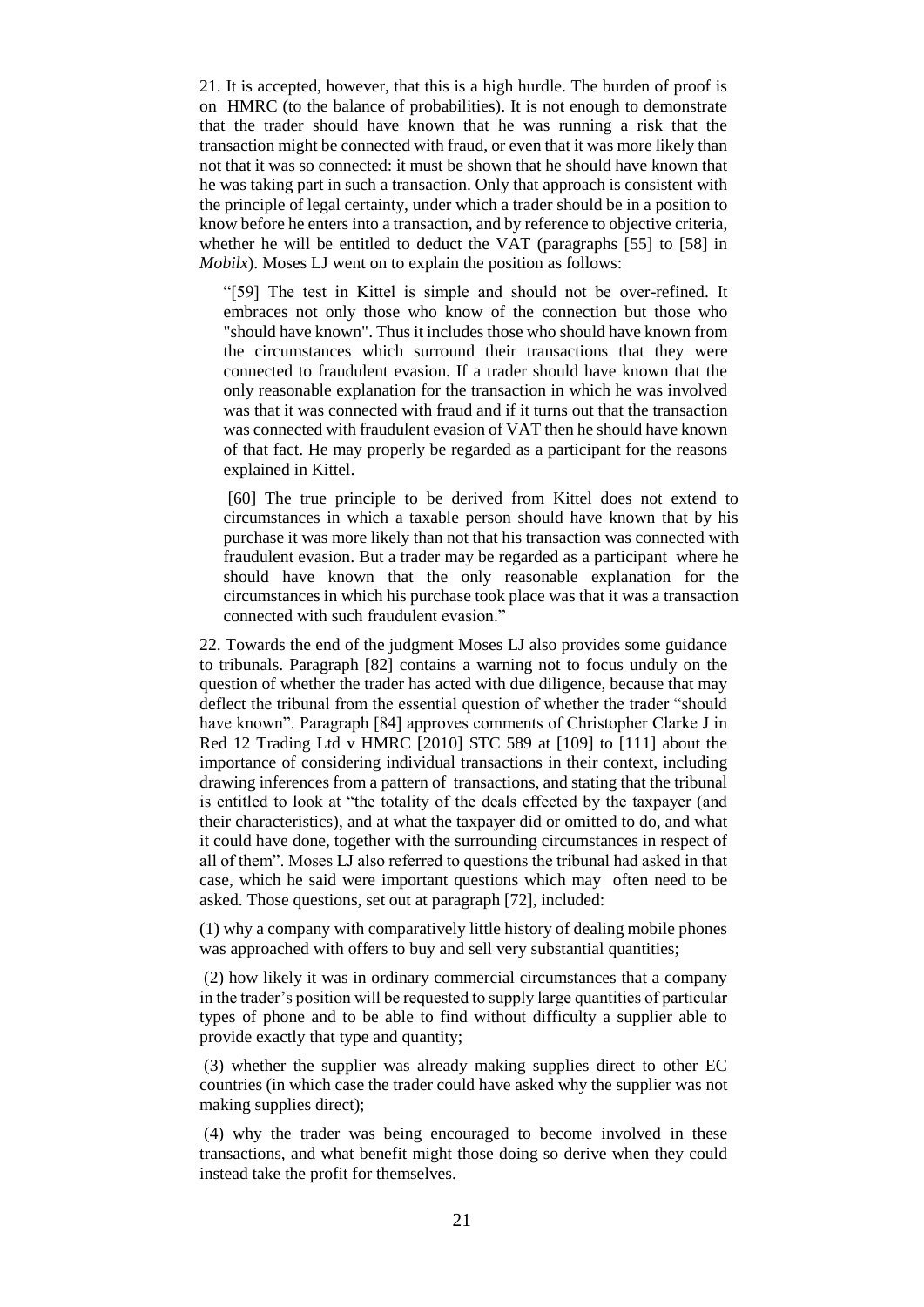To these features could be added features referred to by Christopher Clarke J, including whether there are a number of transactions with identical percentage mark ups, made by a trader with virtually no capital as part of a huge turnover with no leftover stock, and mirrored by numerous other chains in which the taxpayer has participated and in each of which there has been a defaulting trader.

23. Moses LJ then stated at [84] that such circumstantial knowledge "will often indicate that a trader has chosen to ignore the obvious explanation as to why he was presented with the opportunity to reap a large and predictable reward over a short space of time".

24. Davis & Dann related to a "grey market" trader in consumer goods who conducted a very large back to back deal in razor blades following unsolicited approaches made in quick succession by a supplier (with whom it had not previously dealt) and a Spanish customer, despite a specific warning from HMRC about razor blade deals. The facts were clearly extreme, including that the supplier was a wholesaler in drinks and that the goods were shipped to an entity in Calais whose business was the wholesale of wood, construction materials and sanitary equipment. The supplier was known not to be an authorised distributor, whereas the trader had previously only bought from authorised distributors. The sole issue was whether the trader should have known that the transactions were connected with the fraudulent evasion of VAT. The FTT dismissed the appeal on the basis that the only reasonable explanation was a connection with fraud. The taxpayer's appeal was allowed by the Upper Tribunal but the FTT decision was reinstated by the Court of Appeal, with Arden LJ giving the only judgment. It is worth noting that it was common ground that what HMRC needed to show was that the only reasonable explanation for the transactions was that they were connected to a VAT fraud: paragraph [4].

25. Arden LJ's judgment makes it clear that the tribunal must guard against over compartmentalisation of the factors, rather than the consideration of the totality of the evidence. This was the error into which the Upper Tribunal had fallen. In particular, there may be an explanation for an individual factor which means that knowledge does not meet the required standard. That factor then ceases to be probative but it is still relevant (paragraph [60]). The requirement to consider the evidence as a whole has been repeated in the more recent Court of Appeal decision in *CCA Distribution Ltd v HMRC* [2017] EWCA Civ 1899 at [30], [31] and [46], where the importance of standing back and looking at all the circumstances was again emphasised. It is not the correct approach to consider individual pieces of evidence and determine whether each piece proves that the taxpayer "knew or should have known" on the balance of probabilities. That test must be applied to the totality of the evidence (paragraph [37]).

26. As already mentioned, Davis & Dann proceeded on the basis that the "should have known" test is equivalent to the "only reasonable explanation" formulation. However, there is Upper Tribunal authority, *AC Wholesale Limited v The Commissioners* [2017] UKUT 191 (TCC), confirming that this formulation is not an exhaustive description of the "should have known" test, but rather one way of showing that the test is satisfied. In addition, this case confirms that it is not necessary for HMRC devote time and resources to considering and identifying any other possible reasonable explanations and then putting forward evidence and argument to counter them even where the taxpayer has not sought to rely on such explanations (see in particular paragraphs [27] and [29]). Of course, any explanation actually put forward by the taxpayer should be considered, and the Upper Tribunal acknowledged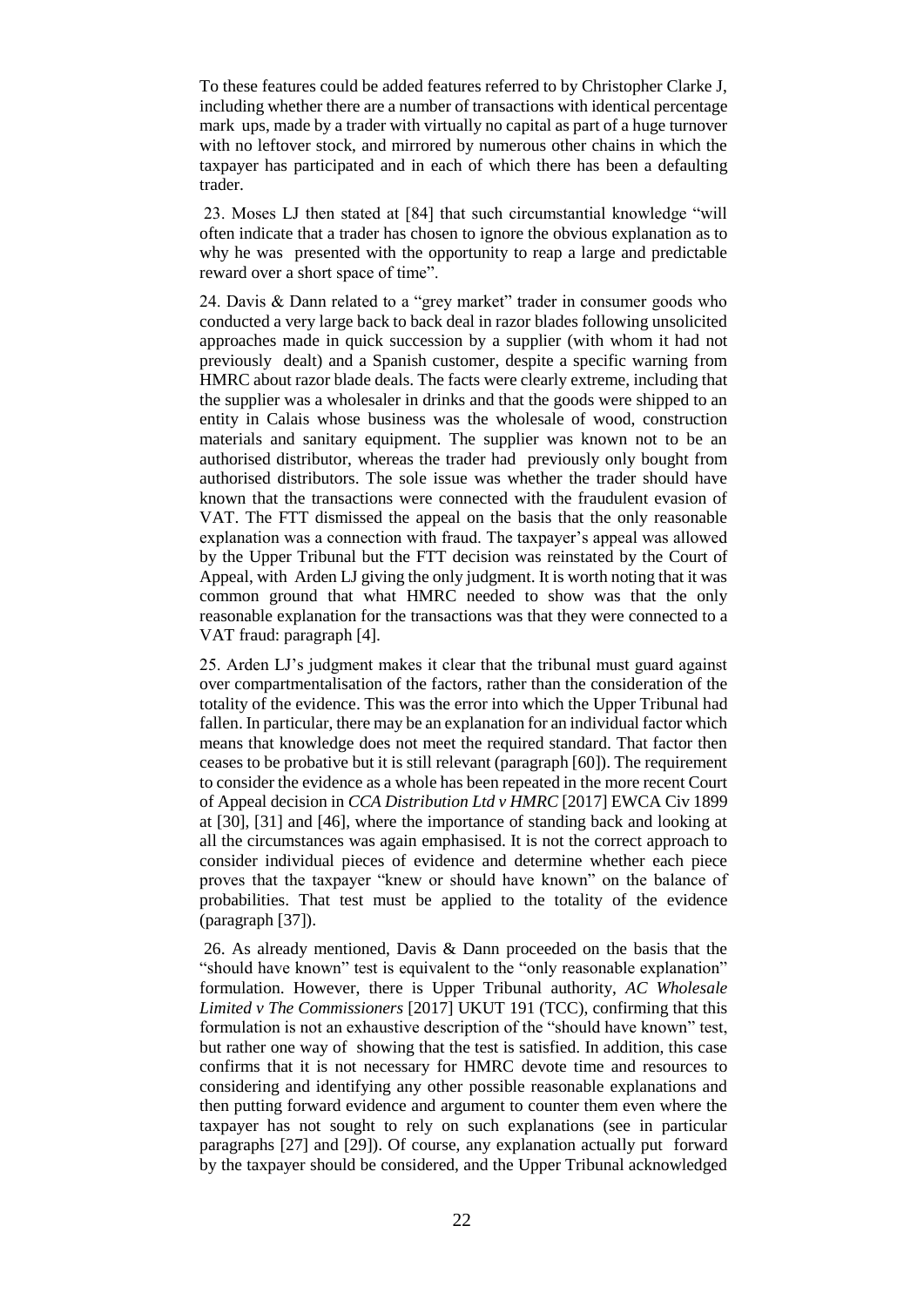that if that occurs it "may be necessary" for HMRC to show that the only reasonable explanation was fraud (paragraph [30]).

27. It is also worth noting that in *Fonecomp v HMRC* [2015] EWCA Civ 39, [2015] STC 2254 Arden LJ also confirmed at [51] that the "should have known" test does not mean that the trader has to have the means of knowing how the fraud actually occurred, but simply that fraud has occurred or will occur at some point in a transaction to which its transaction is connected.

28. Mr Farrell, for Synectiv, also suggested that at the end of his judgment in 10 Mobilx Moses LJ effectively equated the "should have known" test with turning a "blind eye". Although this can clearly be used as a descriptor of some circumstances where the test is met by a trader who chooses to ignore clear indicators of fraud, Moses LJ was not restating the test in those terms. The reference was made at paragraph [85] in the context of comments made in HMRC's VAT Notice 726 which 15 used that phrase.

### **KNEW OR SHOULD HAVE KNOWN – THE EVIDENCE**

222. HMRC submit that RHJ Ltd was well aware that 'MTIC fraud' was an issue in the scrap metal industry. On numerous occasions from 2008 onwards HMRC officers had visited RHJ Ltd, and had spoken to Ron Hull, Karen Greasely and Terry Hartley about MTIC fraud.

223. The company had been provided with Public Notice 726 on numerous occasions both through the post and handed over in person.

224. The company had received tax loss letters relating to a number of suppliers.

225. HMRC had discussed due diligence with the Appellant (Ron Hull, Karen Greaseley and Terry Hartley) on a number of occasions. HMRC had suggested on a number of occasions that in addition to credit checks on customers, RHJ Ltd should undertake checks on suppliers.

226. HMRC submit that the due diligence that RHJ Ltd performed on BMC and CCL was not sufficient. They further submit that had they performed sufficient due diligence, they would have come across information that would have led them to conclude that the suppliers must be fraudulent.

227. HMRC further submit that the Appellant would have known that Chris Cooper had a history of being a director of companies that folded, and also that Craig Cooper was disqualified from being a director.

228. The Appellant submits that the due diligence was sufficient, and that further due diligence would not have led to evidence of fraud being uncovered.

229. Furthermore, the Appellant submits that due diligence is only one part of the totality of the evidence, and that other factors, such as the history of dealing with BMC and CCL, must be taken into account.

230. The Appellant submits that none of the senior management of RHJ knew any of the Cooper family well, and knew nothing of Craig Cooper's disqualification or that earlier companies had failed owing large amounts of VAT.

# **Due Diligence and Notice 726**

231. A large amount of the evidence about the sufficiency or otherwise of the due diligence, and the knowledge of VAT fraud in the scrap metal industry, revolves around Public Notice 726. We therefore set out a certain amount of detail about what notice 726 contains.

232. Notice 726 is titled 'Joint and several liability for unpaid VAT'.

233. It explains how buying or selling specified goods could lead to liability for the unpaid VAT of another registered business.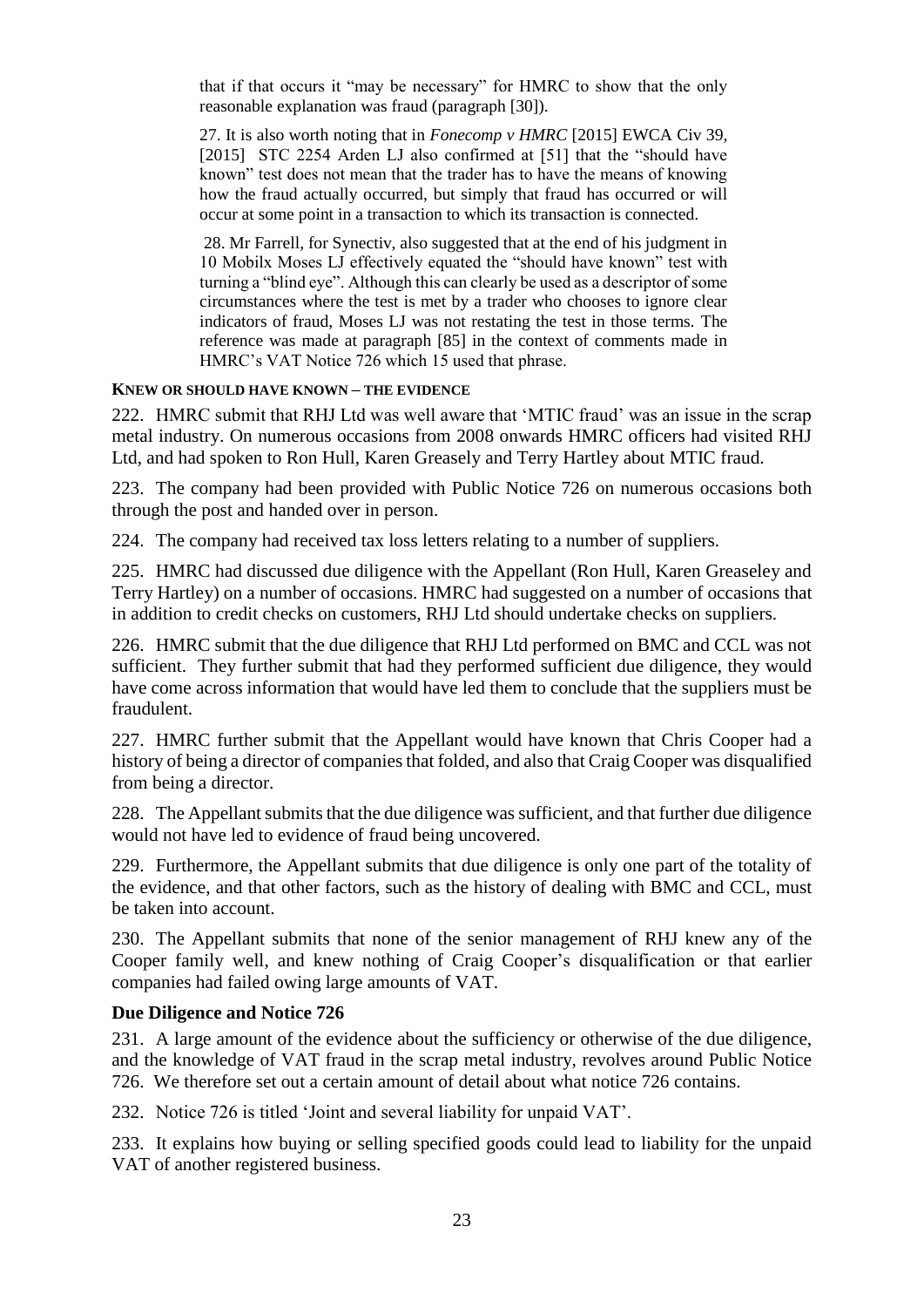234. It is common ground that scrap metal is not one of the 'specified goods' but that HMRC gave out the notice to scrap metal dealers to provide them with assistance as to what due diligence they should be doing.

235. In the notice relevant at the time, section 2.3 states: 'These rules are designed to tackle VAT fraud. A virulent type of VAT fraud is known as Missing Trader Intra-Community (MTIC) VAT fraud. MTIC fraud is a systematic criminal attack on the VAT system detected in many EU member States. In its simplest form, the fraud involves a fraudster obtaining a VAT registration number in the UK for the purposes of purchasing goods free from VAT in another EU member State, selling them at a VAT inclusive purchase price in the UK and then not paying the output tax due to HMRC. The goods are then through a number of U.K businesses and finally sold outside the UK free from VAT. The final UK business claims a VAT repayment from HMRC that, if paid, crystallises the loss at the start of the UK supply chain.

This type of fraud relies heavily on the ability of fraudulent businesses to sell goods or services to other businesses that are complicit in the fraud, prepared to turn a blind eye, or not sufficiently circumspect their trading connections. Such action fuels the growth of the fraud. These rules remove the attraction of financial gain.

236. Section 6 of the notice is entitled 'Dealing with other businesses – How to ensure the integrity of your supply chain.

237. Section 6.2 includes 'The following are examples of specific checks carried out by businesses that took part in the exercise in 2003 when these rules were introduced. These may also help you to decide what checks you should carry out, but this list is not exhaustive and you should decide what checks you need to carry out before dealing with a supplier or customer:

- obtain copies of Certificates of Incorporation and VAT registration certificates
- verify VAT registration details with HMRC
- obtain signed letters of introduction on headed paper
- obtain some form of written and signed trade references .
- obtain credit checks or other background checks –from an independent third party
- insist on personal contact with a senior officer of the prospective supplier, making an initial visit to their premises whenever possible .
- obtain the prospective supplier's bank details, to check whether

a) payments would be made to a third party; and

(b) that in the case of an import, the supplier and their bank shared the same country of residence

238. It is common ground that large parts of the notice contain examples and details that are not relevant to the scrap metal industry.

239. We turn first to the points around due diligence. HMRC have not produced any evidence that due diligence performed on BMC and on CCL was materially different to that performed on other similar suppliers. It is (now) common ground that RHJ Ltd started requesting a formalised due diligence pack from its new suppliers after the point at which it had started trading with CCL, and before the point at which it started trading with BMC.

240. The due diligence performed on CCL was to obtain a copy of the CCL VAT certificate, details of the CCL bank details, and a self billing arrangement.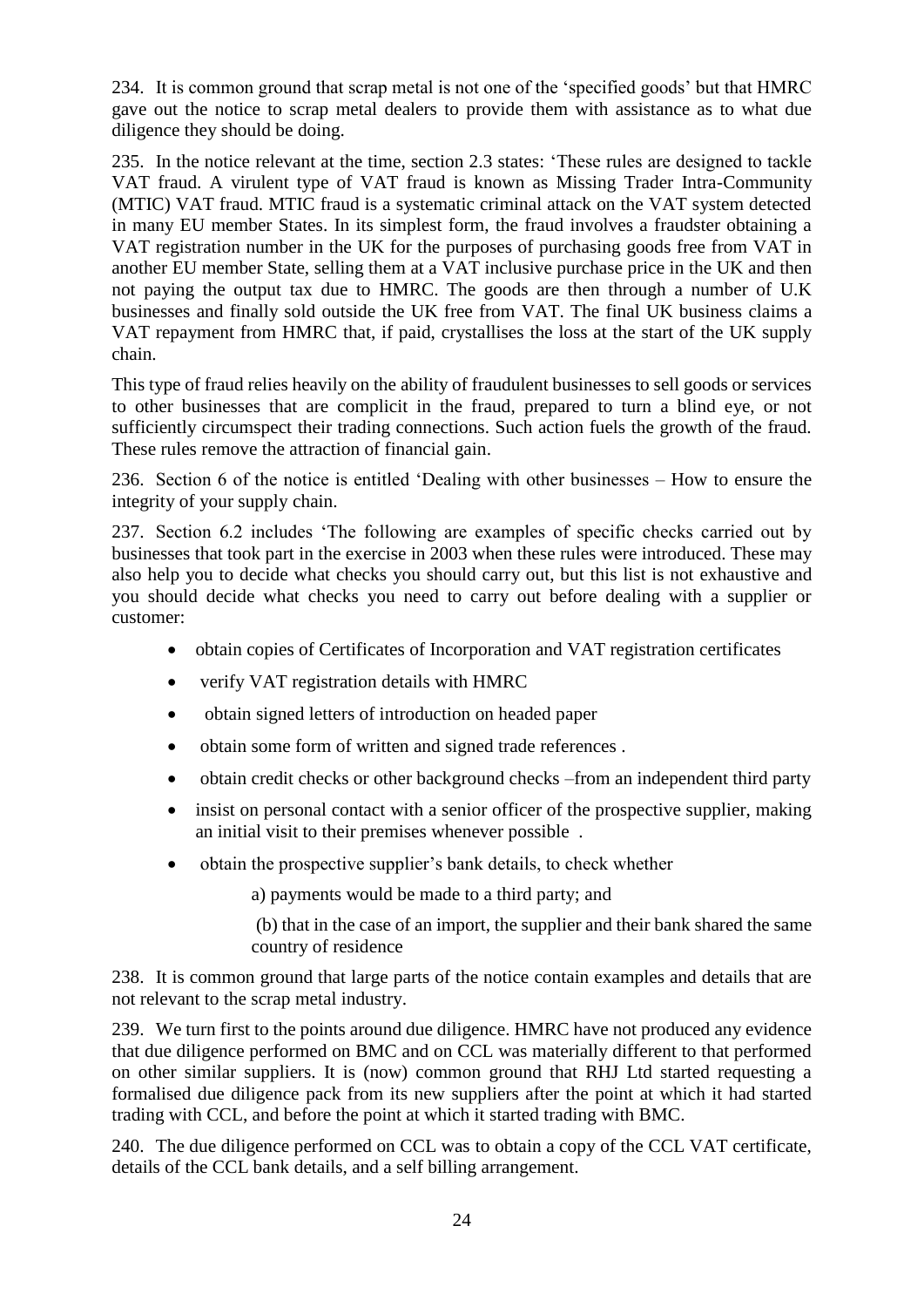241. RHJ also state that they performed a check on the VAT registration with HMRC at the time they started trading with CCL, in 2008. Since 'Wigan checks' started on a central basis in 2009, HMRC have been unable to find a check done by RHJ Ltd on CCL, but we accept the truth of the statement from RHJ Ltd that one was performed.

242. HMRC state that RHJ should, in addition to this initial check, firstly update their checks on suppliers annually, and secondly also perform credit checks on suppliers.

243. A credit check on CCL would have shown a nil credit limit advised. HMRC say that this should have led RHJ Ltd to perform further due diligence. Examples of this due diligence they gave would be to ask CCL for the due diligence it performed on its own suppliers, and to be suspicious that CCL could run a business without credit.

244. The Appellant state that it would be extremely unusual commercial practice to enquire of its suppliers what due diligence they did on their own suppliers. The supplier would not release names of their suppliers as this may lead to loss of business.

245. The Appellant also state that they repeatedly asked HMRC what they should look for if they performed a credit check on a supplier. RHJ were not extending credit to their suppliers so even if a nil credit limit were advised they did not run a risk. In the scrap metal business it would not be necessary to be able to obtain credit, as if they sold goods on quickly, the payment from their customers can be used to pay their suppliers. RHJ state that HMRC were unable to help them in this regard.

246. In relation to the due diligence performed on BMC, the Appellant's due diligence records consist of:

(i) An undated standard form letter under the hand of Terry Hartley, asking for 7 specified documents *"In order to comply with HM Revenue and Customs"*. (ii) Faxed copy of amended BMC VAT certificate, amended on 31 October 2012 and showing a fax date of 17 December 2012.

(iii) Signed letter of introduction from BMC under the hand of Chris Cooper, showing a fax date of 17 December 2012.

(iv) BMC certificate of incorporation, showing a fax date of 17 December 2012. (v) Unsigned letter from BMC under the hand of Chris Cooper, showing a fax date of 17 December 2012, containing information relating to the company's control and

ownership, address and bank details.

(vi) Completed form setting out BMC's name, address and bank details, showing a fax date of 17 December 2012.

(vii) Completed form setting out BMC's name, VAT number, phone and fax numbers, responsible person and bank details, showing a fax date of 17 December 2012. (viii) RHJ fax under the hand of Terry Hartley, address to HMRC and dated 17

December 2012, requesting a VAT verification check on BMC.

(ix) HMRC fax cover sheet, dated 18 December 2012, attaching letter.

(x) HMRC faxed letter, dated 18 December 2012, confirming BMC's VAT number.

(xi) A self-billing agreement, signed by Terry Hartley and dated September 2013 (apparently faxed to the Appellant on 19 September 2013)

247. HMRC submit that in addition to this they would expect to see a credit check done on BMC. They also state that the appellant could have reviewed information available on Companies House in relation to former companies run by Chris and Craig Cooper. They state that had RHJ Ltd done so, they would have shown that HMRC was the primary creditor of each, with debts running into millions of pounds.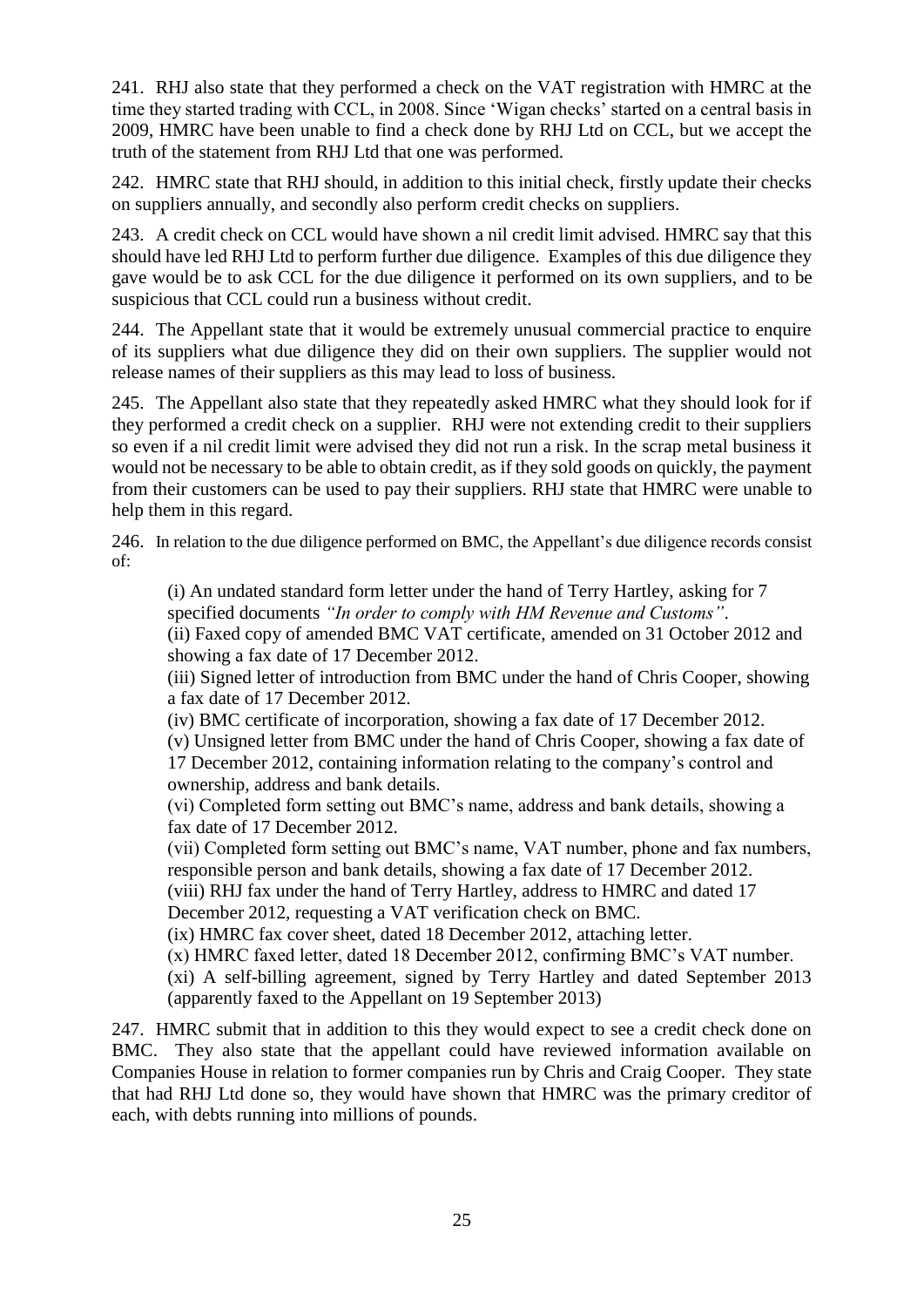248. HMRC also state that RHJ should have performed due diligence that would have revealed that Craig Cooper was disqualified as a director and that this disqualification was related to VAT fraud.

249. HMRC also state that RHJ Ltd should have been suspicious of the Cooper family companies because HMRC had told RHJ Ltd not to enter into a self billing arrangement with Fellowbrook, a Cooper family company that BMC traded with in 2006-2008.

250. HMRC also state that RHJ should have been suspicious of BMC being able to trade with no credit limit.

251. HMRC point to the fact that the Cooper family have run a series of businesses that have failed and owe large amounts of VAT, and that RHJ Ltd should have been suspicious of the fact that companies were taking over business from a previous (Cooper family) company.

252. The HMRC opening submission states that the due diligence was perfunctory and 'cannot have given the Appellant any serious comfort – it has all the appearance of window dressing or a box ticking exercise'.

253. The Appellant's position is that they thought they were doing the due diligence that HMRC required, and that HMRC (Mr Payne) had himself told them that their due diligence was good.

254. The Appellant did not see what comfort it would gain from a credit check on a supplier to whom it was not extending credit, and despite asking HMRC what they should do with this information they were not told.

255. The Appellant questions whether at the time (various points between 2008 and 2013), information now publically and relatively easily available on the Companies House website would have been easy to find. In particular they challenge the point that they could have found out that previous Cooper family companies had folded owing large debts to HMRC.

256. The Appellant state that they did further due diligence on BMC such as checking that BMC were registered with Rotherham Borough Council under the Scrap Metal Dealers Act, and also visiting their premises.

257. The Appellant points out that BMC was run by someone that had been in the scrap metal trade for decades and they had no reason to think suspiciously of the transactions they were doing.

# **Tax Loss letters**

258. RHJ Ltd received a tax loss letter in relation to CCL dated 9 August 2013. RHJ Ltd received a second tax loss letter in relation to CCL dated 7 November 2013. RHJ Ltd traded with CCL until 14 November 2013. HMRC submit that the fact that RHJ Ltd did not immediately cease to trade with CCL Ltd shows that they did not take indicators of VAT fraud seriously, and that shows that they should have known that CCL was involved in VAT fraud.

259. The Appellant stated that in every other case apart from CCL, RHJ Ltd stopped dealing with any supplier about whom they received a tax loss letter. They point to the cases of Premier Waste and Recycling Ltd (letter received in 2012) and Cox Recycling Ltd (letter received 2 August 2013.

260. Ms Greaseley explained that they were not very clear what to do when they received a tax loss letter as HMRC always made it clear that the decision was up to them. She explained that when the first letter about CCL was received RHJ Ltd decided to 'deal with it themselves' as they had previously not found HMRC helpful.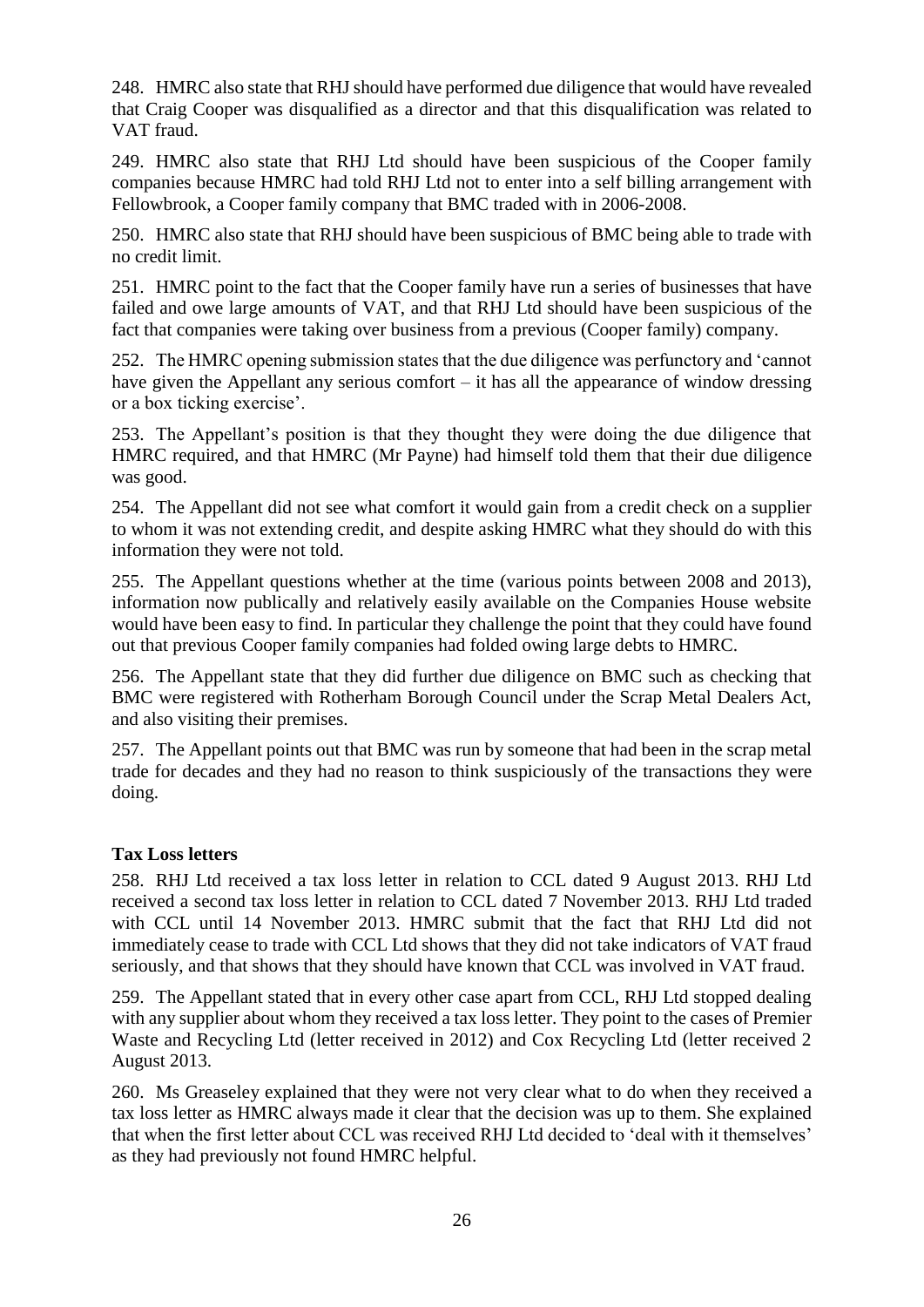261. This assertion is backed up by the fact that Ms Greaseley had in fact phoned HMRC on 5 August 2013 about the letter received in relation to Cox Recycling Ltd a few days earlier. On receiving the letter about CCL Ltd (sometime after 9 August 2013) this phone call would be fresh in her mind. RHJ Ltd therefore, rather than phoning HMRC again, phoned up CCL to ask for an explanation.

262. The explanation that RHJ Ltd received from CCL was that the letter was a mistake, that CCL had phoned up Wes Macdonald at HMRC, and that the matter would be sorted soon. That explanation was not true, but at that point RHJ Ltd did not know this. The explanation appeared plausible to them as they had (they believed) received a letter in error in regarding McGrails Scrap Metal & Recycling. The company had been deregistered and then re-registered a short time afterwards.

263. HMRC point out that firstly, the McGrails letter was not a mistake (because the company had been deregistered and re-registered) and secondly, that RHJ Ltd should not have accepted information from CCL Ltd as true.

264. On receipt of a second tax loss letter about CCL Ltd, RHJ Ltd immediately stopped trading with them.

265.

# **KNEW OR SHOULD HAVE KNOWN - DISCUSSION**

266. The Tribunal is very mindful of the case law in this area. The case law makes it clear that the totality of the evidence should be reviewed, not merely taking everything point by point, but looking at it all together. In addition, the case law makes it clear that the 'should have known' test is a high hurdle. It is not sufficient it was more likely than not that the transaction was connected to fraud. It requires that fraud is the only reasonable explanation. This does not mean that the Appellant needs to know how the fraud was carried out. Nor does it mean that HMRC should, of their own volition, consider and rule out all other possibilities. But where there is another reasonable explanation for the transaction then this should be considered, by HMRC and by this Tribunal, before reaching a decision.

267. During the hearing HMRC attempted to show that it was possible that the Appellant knew that a fraud was being committed. The main points that HMRC raised to try and show this were to try to demonstrate that weaker due diligence had been performed on BMC and CCL than on other companies, and to try to elicit evidence that the senior management team at RHJ knew of the disqualification of Craig Cooper and knew that the Cooper companies had a history of failing and owing money to HMRC.

268. HMRC did not make these points out. They produced no evidence to back up either point, and under cross examination all the witnesses for the Appellant were firm on all relevant points. BMC and CCL were subject to the same due diligence as other suppliers. None of the senior management team had dealt with Craig Cooper in relation to BMC, nor knew of his disqualification, and none knew of any reason to be suspicious of the Cooper family companies.

269. We find that the Appellant did not know of any fraud at either BMC or (though we have not found a fraud did happen) at GPSE (which, in any case, was not known by the Appellant to be involved in its supply chain).

270. We then turn to the 'should have known' test. We have considered a number of relevant factors here, which we list below and then consider in totality.

# *Nature of the transactions*

271. It is not suggested that there is anything in the nature of the transactions themselves that should have alerted the Appellant to anything suspicious. The material bought by the Appellant from the relevant suppliers was material that it bought from any number of suppliers in the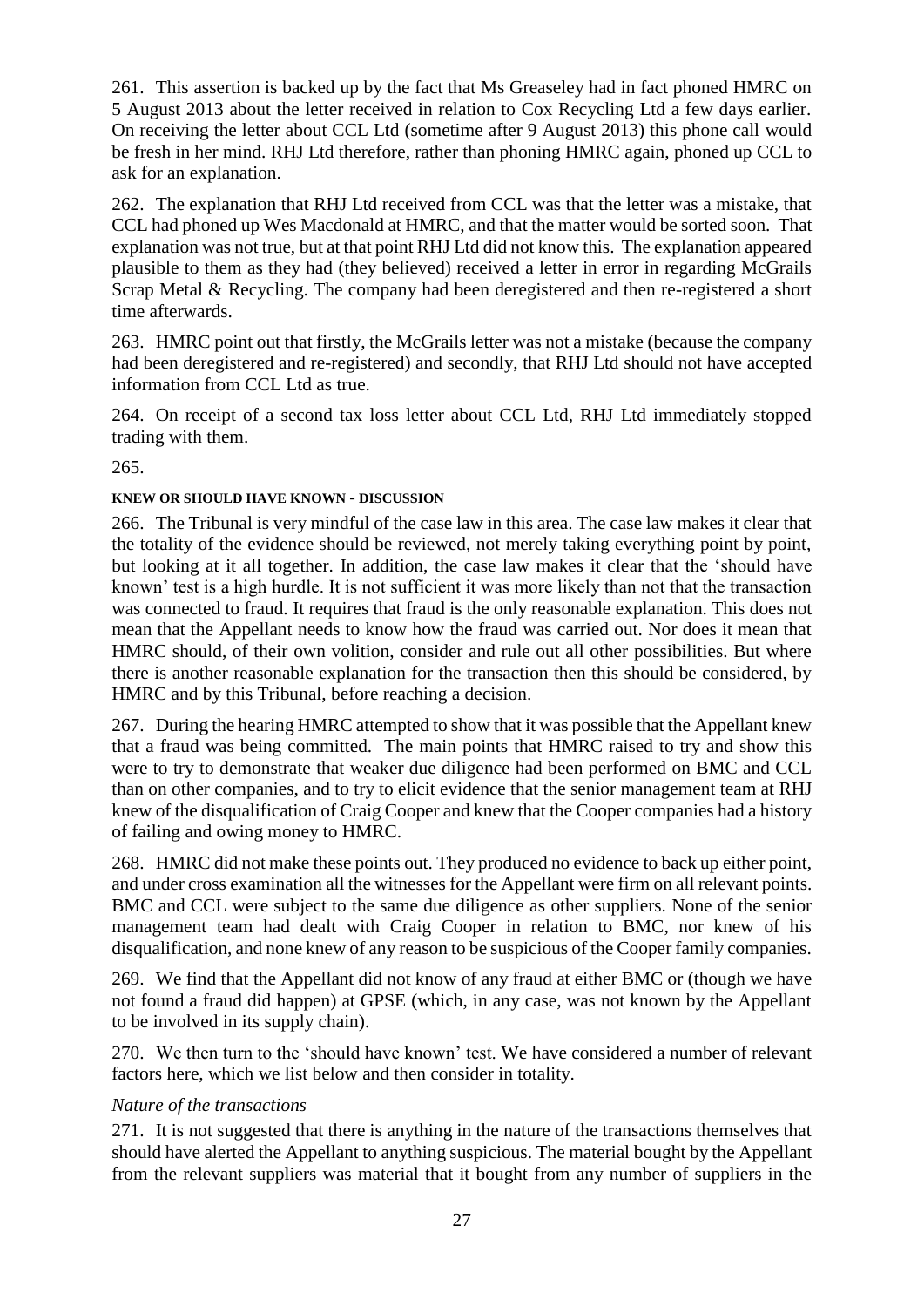ordinary course of business. It was material that, in the case of CCL, it had been buying from that supplier for a number of years, and in the case of BMC, it had bought from Towmasters for a number of years.

### *Knowledge of MTIC fraud in the scrap metal industry*

272. It is very clear from all the evidence that HMRC has, for a number of years, engaged with scrap metal dealers on 'the problem of MTIC fraud within the scrap metal industry'. However, despite hearing from a number of HMRC officers during the course of this hearing, we are not clear exactly what message HMRC gives the scrap metal dealers it educates. We are also not clear why HMRC gives the label 'MTIC fraud' to situations such as the frauds or potential frauds involved here. These frauds do not involve a missing trader or any intracommunity trading. At the very simplest level, they involve a trader deciding to default on VAT obligations.

273. We have heard from the Appellant that they understood HMRC to be asking them to look out for unscrupulous new suppliers entering into the market. They also understood HMRC to be saying that sometimes these new suppliers had previously dealt in mobile phones. We know that the Appellant did get approached by suppliers offering deals that were 'too good to be true' and refused them. We know that on one occasion RHJ informed HMRC of the details of one such supplier, and never heard anything back from HMRC.

274. The Appellant has told us that HMRC did not discuss with them any concerns about 'phoenix' type frauds.

275. We know that HMRC handed out Notice 726 to the Appellant many times. It is common ground that large parts of this notice are irrelevant to the scrap metal industry, and we know that parts of the notice details factors that could lead to a suspicion of fraud (fixed profit margins, buyer and seller knowing each other, pricing oddities) were not present in these transactions.

276. We have heard from the Appellant that they took their obligations seriously and attempted to ask HMRC questions about what they should do, for example what credit checks on a supplier could tell them. We have heard that the main answer from HMRC was 'look at notice 726'.

### *Attitude towards tax loss letters*

277. We have heard from HMRC that the fact that the Appellant carried on dealing with CCL after receiving a tax loss letter naming them is an indication that the Appellant should have known that there was a fraud going on.

278. We have heard from the Appellant that their usual policy was to stop dealing with suppliers once a tax loss letter was received.

279. We have also heard from the Appellant that HMRC made it very clear to them that they could not advise RHJ to stop dealing with any supplier, and that was a decision for RHJ. We can see from the timeline of events that HMRC last gave that advice to RHJ around a week before the first tax loss letter relating to CCL was received.

280. We consider that the method that RHJ used (phoning CCL and taking their word as true) was not ideal, but we consider bearing in mind all of the other facts surrounding the situation that it was understandable. We do not consider that it equates to RHJ 'turning a blind eye'.

281. When a second tax loss letter was received, RHJ immediately ceased dealing with CCL.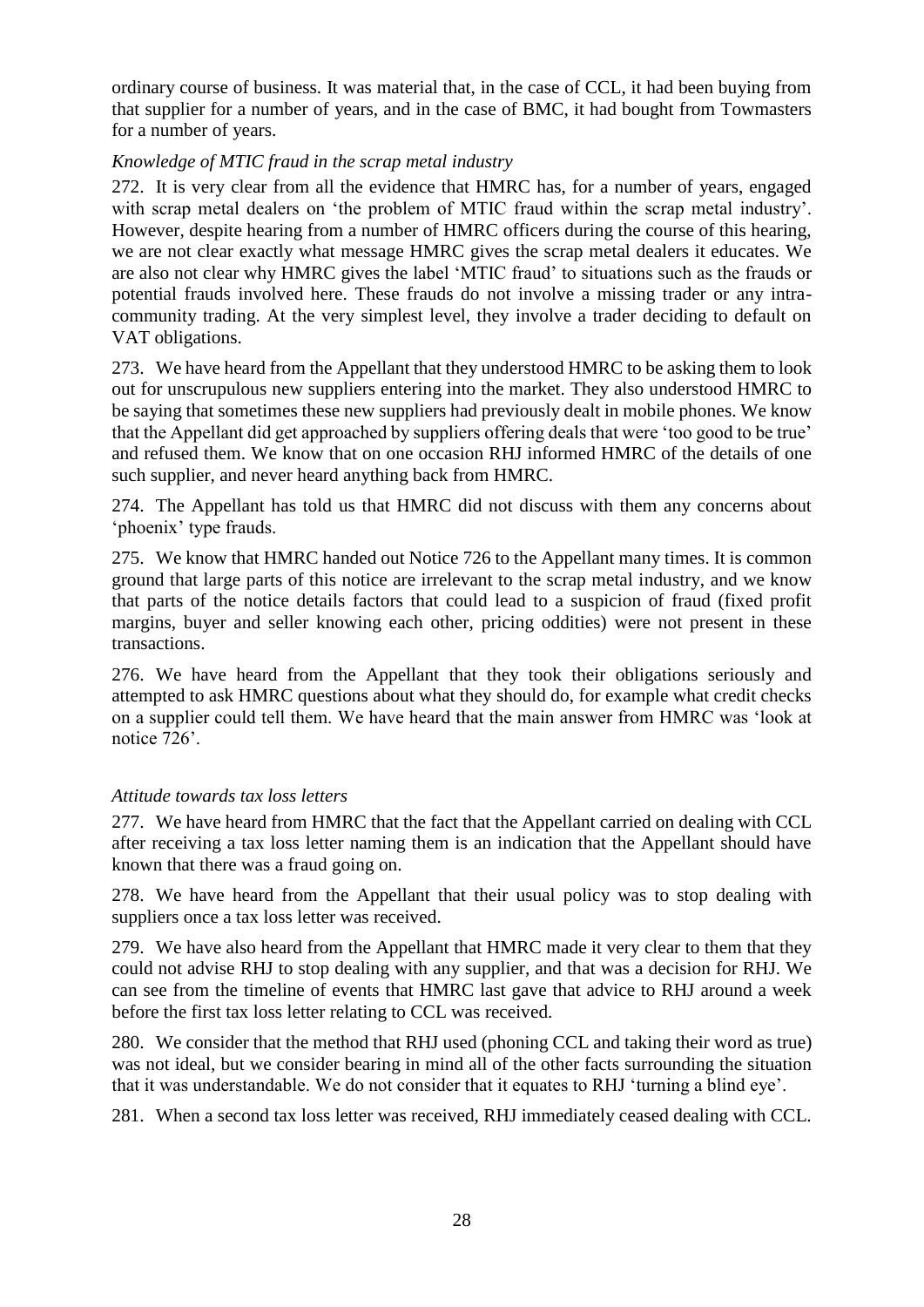### *Dealing with the Cooper companies*

282. We have heard from HMRC that they consider RHJ should have been suspicious that companies run by Chris Cooper and his family were often run for a short period of time and then succeeded by another company.

283. Bearing in mind the intermittent trading history between RHJ and the Cooper family companies, we consider that the only relationships this is relevant for are those between RHJ and Towmasters, BMC and WM Darleys. RHJ traded with Towmasters from February 2010 until April 2013, when it stopped dealing with Towmasters and started dealing with BMC. RHJ undertook checks on WM Darleys in November 2013 and started trading with it in 2014.

284. RHJ was told by Chris Cooper that he had bought BMC for the assets and intended to merge the trade with Towmasters. It is clear from what Chris Cooper told HMRC that BMC did have assets that Chris Cooper wanted to use. We do not consider that the change of company, given the reasons stated to RHJ, should have given a cause for concern. RHJ performed its due diligence on BMC (this is discussed further below) including, during the period of trading, visiting the site, and did not class BMC as a company they ought to be suspicious of as a 'new entrant to the market' as they knew Chris Cooper had a long history in the scrap metal trade.

285. The WM Darleys transactions took place after the relevant period of time here. However, we consider them in case the willingness of RHJ to trade with another Cooper company is an indication that they may have known the modus operandi of Chris Cooper and yet continued to trade with his companies.

286. RHJ bought from WM Darleys from early 2014. The type of material is exactly the same as that previously bought from the other Cooper companies. We were not provided by either side with an explanation of why the trading shifted from BMC. Ms Greasley mentioned that from October 2013 BMC had become increasingly insistent about receiving payments.

287. On the evidence provided, we do not think that starting to trade with W M Darleys amounts to a significant point regarding potential fraud by BMC.

# *Cooper family*

288. We have found no evidence that shows that any of the senior team at the appellant should have known any adverse facts about any of the Cooper family. This is discussed further under 'Due diligence' below.

### *Due diligence*

289. We accept HMRC's point that the due diligence performed by RHJ, was, from the point of view of enabling it to spot VAT fraudsters, not perfect. We accept the point made by the appellant that the due diligence was, from the point of view of credit risk to the Appellant, sufficient.

290. HMRC points out that the Appellant was provided with notice 726 many times, and this clearly says due diligence should be performed on suppliers.

291. The Appellant points out that the notice refers to 'new' suppliers, and that CCL was not a new supplier, and that BMC, whilst a new supplier, was not run by a new entrant to the market.

292. HMRC say the Appellant should have refreshed the checks annually, which they did not, and further point to the fact the Appellant told HMRC they did.

293. The Appellant say that they checked annually to see whether anything material had changed at the supplier, and if it had, new due diligence would have been performed, and that this is consistent with what they told HMRC.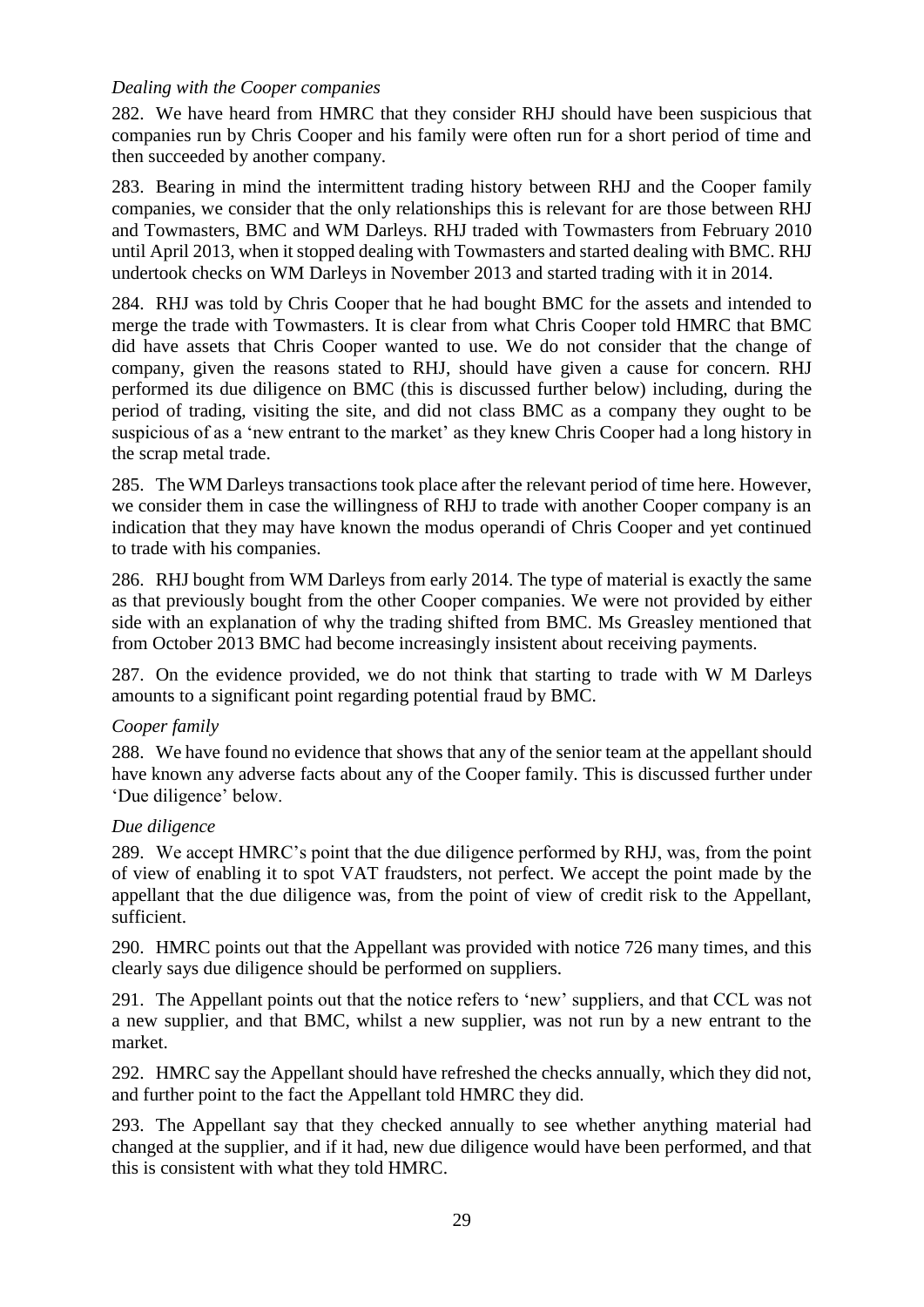294. Having accepted that the due diligence was not perfect, and that RHJ has an obligation to mitigate as far as possible the risk of VAT fraud in the supply chain, we then turn to what additional due diligence would have been possible, and what it would have shown.

295. Firstly, in the matter of credit checks. HMRC made the point extensively that CCL and BMC had a nil advised credit rating. They also (erroneously) tried to show that the companies were in a net liability position, which in fact was not the case for the latest filed accounts for either at the time that due diligence would have been performed.

296. It is clearly not the case that a nil credit rating is evidence of VAT fraud.

297. It is true that a nil credit rating is not desirable, and may have led to further questioning. It is not, however, evidence that the Appellant was unwise, in a business sense, to deal with the companies, as the Appellant was not extending them credit. In the case of BMC, we know that they told HMRC that their business model was to receive cash in from their customers (ie RHJ) before they paid their suppliers. Therefore BMC did not need to be able to obtain credit to run their business.

298. In the case of CCL, a known nil credit rating at the time of first supply would probably have led to caution in dealing with them until a trusted relationship had been built up. A known nil credit rating in 2013 when they had built up that relationship for 4 years would not have been such a cause for concern.

299. In the matter of any further due diligence that may have been expected, we treat with caution HMRC's assertion that details of failed companies and other directorships of the directors would have been easily available. The Tribunal is not convinced that in 2013 such information would have been as easily available as it may be today.

### *Overall background*

300. As part of the totality of the evidence we consider the conduct of the Appellant at the time of the transactions:

301. We know that they were cooperative with HMRC and that contemporaneous HMRC accounts praise their due diligence.

302. We know that they passed on to HMRC details of a trader they considered to be suspect.

303. We know that during police investigations surrounding the industry they were fully cooperative and no concerns were raised.

304. We know that they had implemented cheque payments to improve VAT traceability before these became mandatory.

305. We know that they requested photo ID from traders selling lead, long before it became a legal requirement.

306. We know that they were aware of the value of their reputation and sought to uphold that and protect it against damage.

307. Against this, we consider HRMC's concerns that weighbridge tickets were not kept. The Appellant has explained that for the non-ferrous business weighbridge tickets were not the controlled document, as the loads were often mixed and metals were then weighed more accurately on smaller scales.

308. We consider that HMRC has not made out that the Appellant should have known that there was fraud in the supply chain. The totality of the evidence points to a company that did its best, engaged with the process and HMRC officers, and went about its ordinary course of business. Even had the due diligence been more thorough, it would not have revealed anything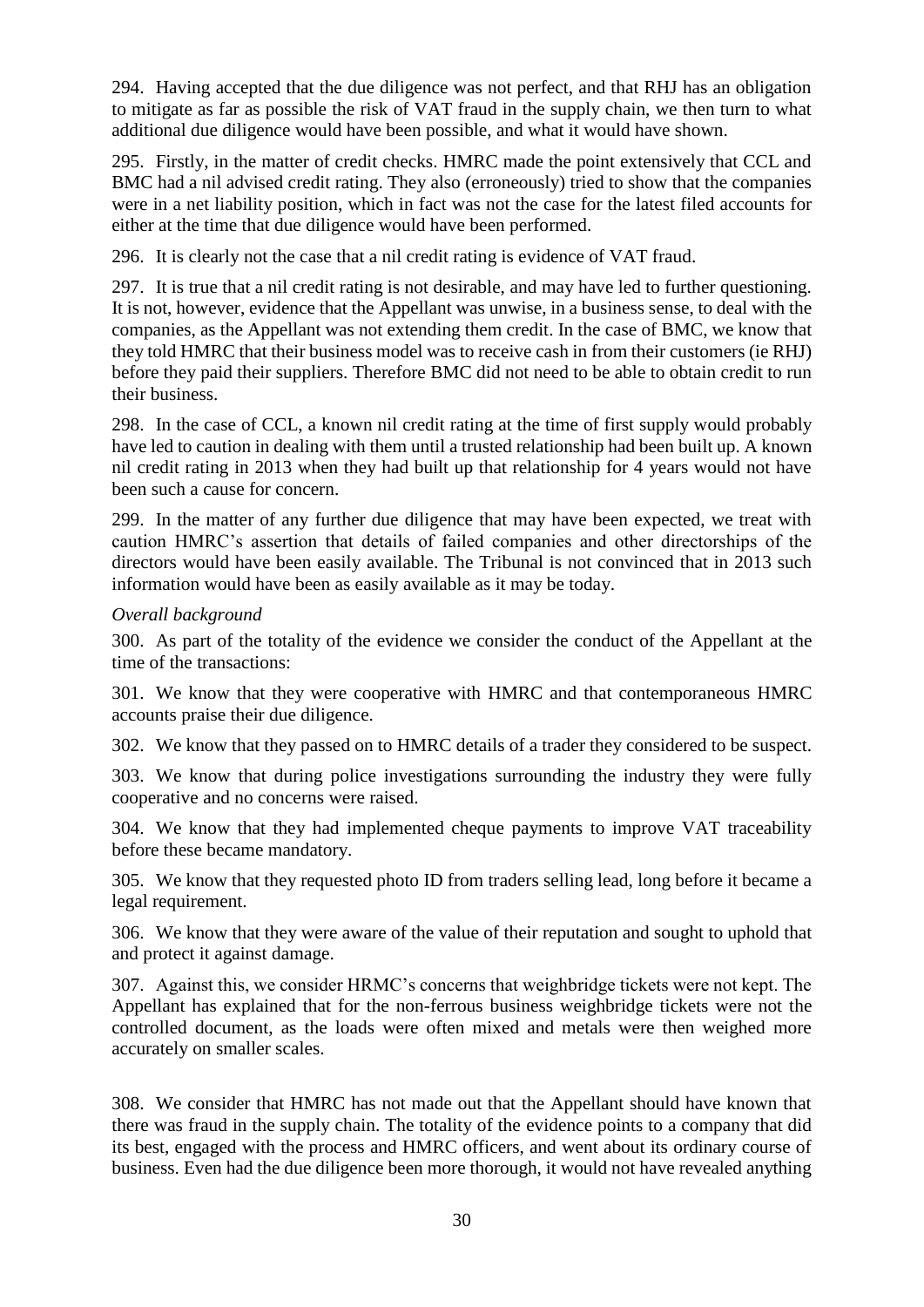that would have indicated a fraud. The most that would have been revealed would have been businesses operating with commercial uncertainty. However, due to the history that RHJ had in dealing with either the specific business, or knowing that the individual behind the business has long-standing in the industry, this would not have been a significant indicator of fraud.

### **OTHER GROUNDS OF APPEAL**

309. We now turn briefly to the first two grounds of appeal raised by the Appellant. In the light of our decision in other areas we will not dwell on these points extensively.

310. The Appellant submits that the decision was not competent, and was not made to best judgement.

311. In relation to the competence of the decision, (and the subsequent assessment), the relevant legislation is at s73 (1) of the Value Added Tax Act 1994.

312. This says (our italics)

73Failure to make returns etc.

(1)Where a person has failed to make any returns required under this Act (or under any provision repealed by this Act) or to keep any documents and afford the facilities necessary to verify such returns *or where it appears to the Commissioners that such returns are incomplete or incorrect, they may assess the amount of VAT due from him to the best of their judgment and notify it to him.*

313. What is needed for a competent assessment is that it has appeared to the Commissioners that a return is incorrect. It then is necessary for the Commissioners to make an assessment to the best of their judgement.

314. The Appellant submits that there is not the required evidence that HMRC have 'taken the decision' necessary for the assessment. They further submit that the burden of proof is on HMRC to show that the decision has been taken.

315. The Appellant submits that as it is not clear that a decision had been taken that BMC, or GPSE, were fraudulent defaulters, it further means that a decision was not taken that the returns of RHJ were incomplete or incorrect.

316. Whilst it was clear from the evidence from HMRC that there was a lack of clarity over who had taken what decision when, in relation to whether a particular company was a fraudulent defaulter, we do not consider that is relevant in relation to the competence of this assessment.

317. It is abundantly clear to the Tribunal that the Commissioners think, and at all relevant time thought, that the returns were incorrect (as they claimed input VAT which was not properly recoverable due to fraud).

318. The legislation does not require any more than this.

319. The Appellant further submits that the assessment was not to best judgement. For this ground of appeal we start with the decision letter itself. This was issued on 17 July 2015 and, so far as is relevant, it says:

> 'The European Court of Justice, in its judgment in the joined cases of Axel Kittel v Belgian State and Belgian State v Recolta Recycling SPRL (C-439/04 and C440/04), stated that a taxable person knew or should have known that it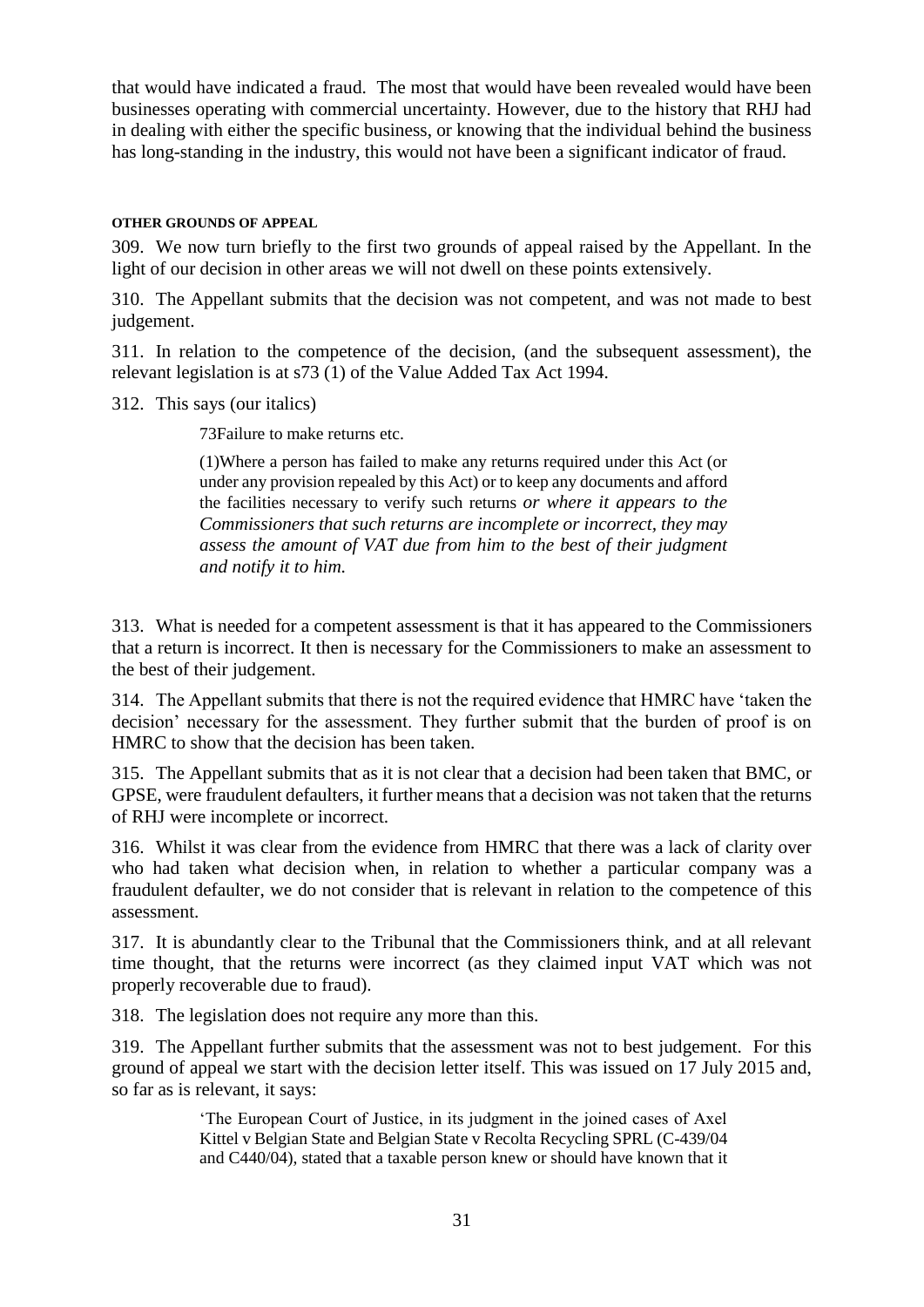was participating in a transaction connected with fraudulent evasion of VAT, that taxable person's right to deduct input tax should be refused.

Having undertaken an extended verification of the transactions set out in the attached appendix, the Commissioners are satisfied that those transactions are connected with fraudulent evasion of VAT. Furthermore, the Commissioners are satisfied that Ronald Hull Junior Limited knew or should have known that this was the case........

...In the making of this decision the Commissioners have taken into account the features of trade evident from reviewing the transactions and activities of Ronald Hull Junior Limited, including:.

a) The transactions under consideration have been traced back to identified fraudulent tax losses in the appropriate VAT periods.

b) Starting in 2008, and prior to the transactions under consideration taking place, Ronald Hull Junior Limited:

- received letters notifying of tax losses in previous periods;
- received three visits at which MTIC was discussed; and
- was given a copy of Notice  $726 -$  Joint and several liability;

Ronald Hull Junior Limited can therefore be shown to have had a general awareness of VAT fraud prior to entering into the transactions under consideration, including the need to take reasonable steps to establish the credibility and legitimacy of its customers, suppliers and supplies.

Despite these warnings you continued to purchase from supply chains that were connected with fraud. I have concluded that this was because Ronald Hull Junior Limited knew or should have known all along that these suppliers and supplies were connected with fraud.

c) Despite the high value of the goods being purchased and sold Ronald Hull Junior Limited confirmed that they did not enter into any formal written contracts with Barnsley Metal Company Ltd. Neither have I received any information to suggest that formal contracts were exchanged in relation to the purchase of goods from Carwood Commodities Ltd. This means that, for the transactions under consideration, matters such as transfer of title, payment and delivery terms were not subject to any formal agreement. It would be expected that a business carrying on a normal commercial trade would ensure that redress in such cases would be set out in a formal written agreement, if for no other reason than in case of legal dispute. I have concluded that Ronald Hull Junior Limited knew it would not need formal contracts because it knew the transactions were connected with fraud.

d) Despite my requests Ronald Hull Junior Limited has been unable to provide me with the documentation that a reasonably diligent trader operating in this sector would be expected to keep, including weighbridge tickets, and details of the onward supply of goods. You have said that these records were not retained. Either they were not retained by Ronald Hull Junior Ltd, or they were retained but you have decided not to provide them to HMRC. Either way I have concluded that you did not want to provide these records because you were concerned that they would reveal that Ronald Hull Junior Ltd knew or should have known that the transactions in the Appendices 1, 2  $\&$  3 were connected with fraud.

e)[Outline of due diligence performed]...Ronald Hull Junior Limited did nothing to confirm, via third party checks and reports, that its suppliers were credible, solvent businesses that would honour their trading commitments. I have concluded that Ronald Hull Junior went through the motions of due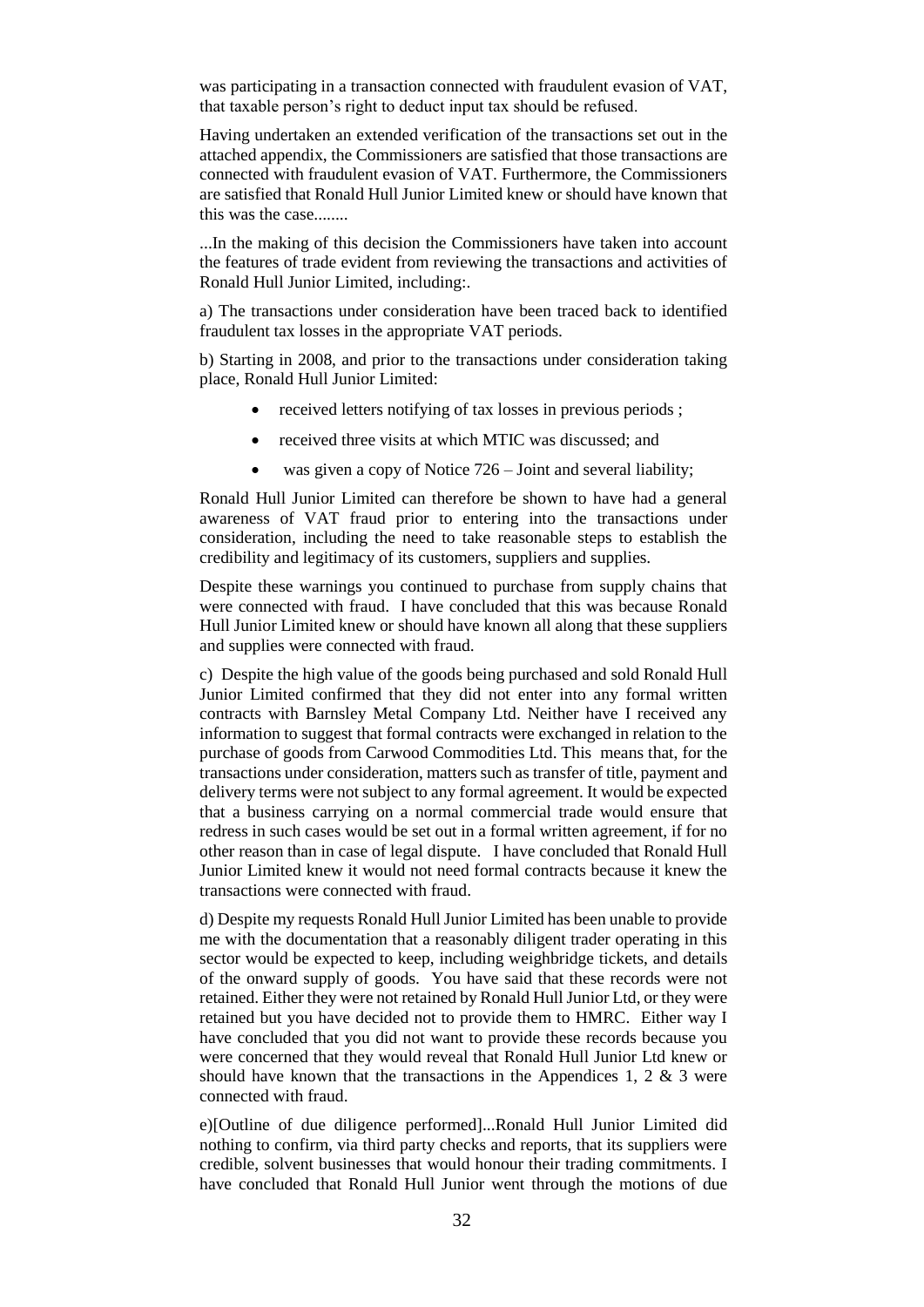diligence with the objective of demonstrating compliance with HMRC. Ronald Hull Junior Limited had no requirement to carry out meaningful checks any event because it knew that its suppliers and supplies were connected with fraud.

320. When giving oral evidence, Mr Payne said, in relation to point a), that he did not himself make the decision that BMC was a fraudulent defaulter. He thought that Miss Raglan (now Mrs Martin) had made that decision. Mrs Martin, however, said she had not made that decision. Mr Payne thought that Mr Thompson had made the decision that GPSE was a fraudulent defaulter, however Mr Thompson said that he had not made that decision.

321. In relation to point b), Mr Payne confirmed that he had not taken into account, when making the decision, any factors that would point against RHJ knowing or having means of knowledge of any fraud.

322. In relation to point c), Mr Payne confirmed that he had not seen any contracts with any of RHJ's other suppliers. He confirmed that he had been told by RHJ that they did not have written contracts with any of their suppliers as the trades were 'spot' trades, that is, a supplier turns up with the goods, the price is agreed at that point, RHJ takes the metal, and then a BACS payment is made for the goods. RHJ (and other scrap metal dealers) therefore have little need for formal contracts as there is little risk involved for them. Mr Payne was taken to a meeting note of another HMRC officer in which the officer explained, to RHJ, that the reason the scrap metal industry was targeted by fraudsters was that it was common not to have contracts. Mr Payne agreed, under cross examination, that the lack of a contract was therefore not an indicator that in these circumstances pointed to the likelihood of a fraud.

323. In relation to point d) Mr Payne agreed that he had been shown round the business, and fully understood that the reason the onward supply of goods could not be traced to particular purchases was because the metal went through large amounts of processing, and therefore the tracing was physically impossible. He therefore agreed it was not true to write that he should expect to see details of the onward supply of goods. He also agreed that he had been given full details of why weighbridge tickets were not kept, and what was kept instead, and it was incorrect to conclude that this was an indication of fraud. Mr Payne confirmed he was in full knowledge of these facts when he wrote the letter.

324. This clearly puts HMRC in an uncomfortable position. Mr Payne wrote a letter, putting in a variety of reasons for his decision, many of which he now admits were, to put it in the best possible light, exaggerated.

325. The Appellant submits that this means that the assessment was not to best judgement.

326. HMRC submits that this is not relevant to the best judgement of the assessment. What HMRC did was to consider the invoices raised by suppliers where HMRC believed there was a connection to fraud, and to deny the VAT on those invoices.

327. Again we agree with HMRC here. Whether or not Mr Payne's reasons in his letter stand up to scrutiny, the method employed by HMRC when coming to a best judgement of the assessment did not rely on, for example, whether or not RHJ should or should not have had written contracts with suppliers. It relied on what were the value of the purchases and the VAT on that amount.

328. We therefore dismiss this ground of appeal.

# **THE DECISION**

329. The matters we had to decide were:

330. In relation to GPSE, was it a fraudulent defaulting trader?